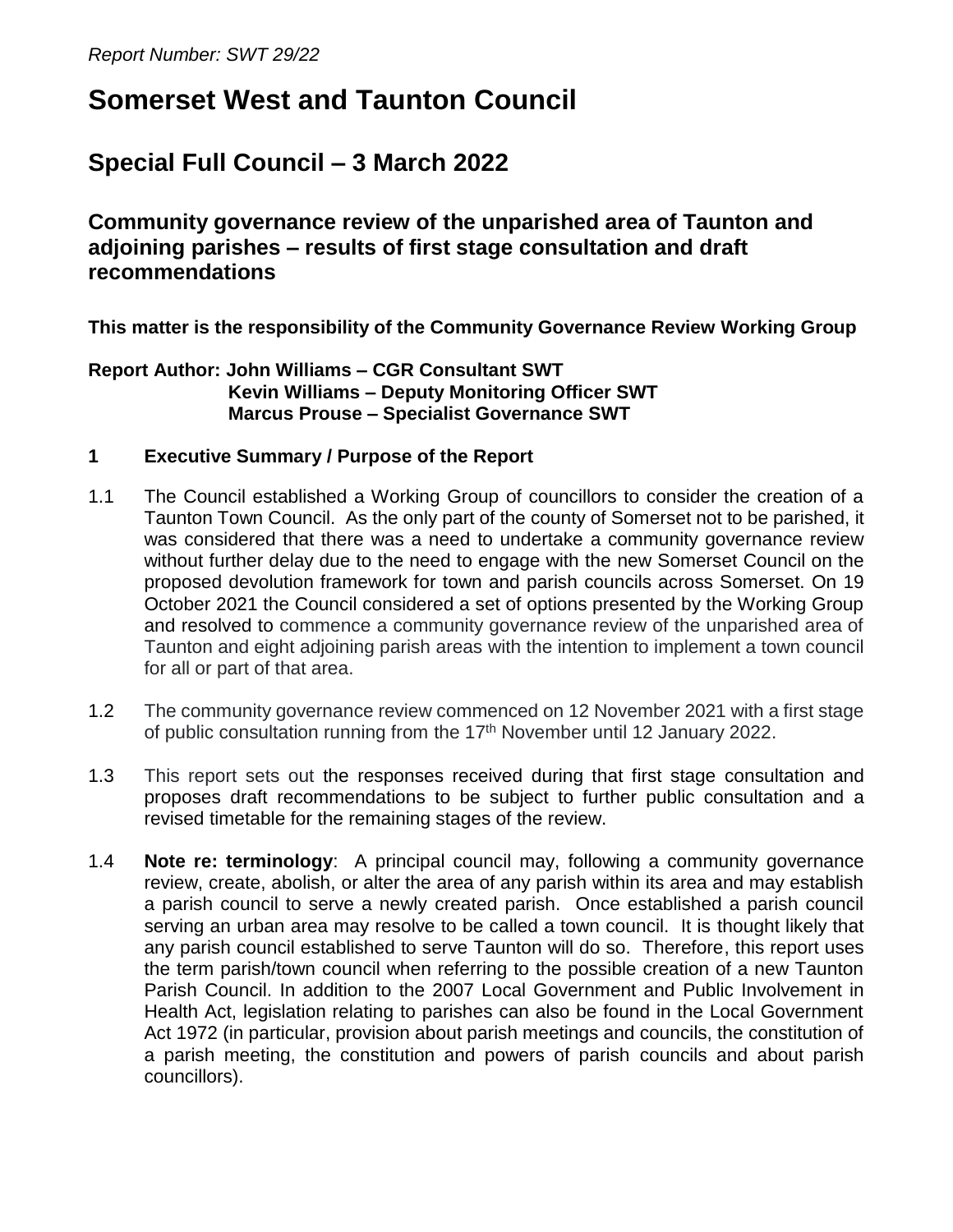## **2 Recommendations**

- 2.1 That the Council confirms that it has considered and takes into account the responses received to the first stage consultation on the community governance review of the unparished area of Taunton and eight adjoining parishes together with the recommendations of the Community Governance Review Working Group as detailed below and in this report.
- 2.2 That the Council adopts and agrees to the Community Governance Review Working Group's preferred option for Taunton and the area under review for the purposes of conducting the Stage 2 Consultation. The draft recommendations of the Community Governance Review Working Group to be subject to a second round of consultation are as follows:
	- A. That a single parish be created to serve the currently unparished areas of Taunton and that in addition:
		- (i) Comeytrowe Parish Council be abolished, and the entire area of Comeytrowe Parish be included within the boundary of the proposed new Taunton Parish.
		- (ii) The Killams Green area, currently within Trull Parish Council area, be included within the boundary of the proposed new Taunton Parish.
		- (iii) The part of the forthcoming development in the south-west corner of Taunton that currently falls within Trull Parish should be included within the boundary of the proposed new Taunton Parish.
		- (iv) The boundary of Trull Parish to the north-west of Cotlake Hill be altered to follow the green wedge around the Sherford urban area, with the small area to the south of that boundary that is currently within the unparished area of Taunton becoming part of Trull Parish.
		- (v) The area covered by the Maidenbrook Ward of Cheddon Fitzpaine Parish Council, including several sites earmarked for housing development in the near future, be included within the boundary of the proposed new Taunton Parish.
		- (vi) The urban parts of Staplegrove Parish, including the entirety of the forthcoming development in the north-west corner of Taunton, be included within the boundary of the proposed new Taunton Parish.
		- (vii) The slim part of Staplegrove Parish jutting to the west of Silk Mills Lane be included within the boundary of Norton Fitzwarren Parish.
		- (viii) If the proposed changes bring about a remaining Staplegrove Parish area of fewer than 150 electors, that remaining area be merged with Kingston St. Mary Parish.
		- (ix) A small southern portion of the Kingston St. Mary Parish area, representing that part of the proposed Staplegrove East development that falls within the parish, be included within the boundary of the proposed new Taunton Parish.
		- (x) With the exception of Galmington Trading Estate and a small section south of the A38 near Rumwell, no part of Bishops Hull Parish should become part of the proposed new Taunton Parish, and the small triangular residential area at the cross-section with Wellington Road, currently within the unparished area, should become part of Bishops Hull Parish.
		- (xi) The Hankridge Retail Park, Creech Castle and the associated Toneway Road, currently within West Monkton Parish, be included within the boundary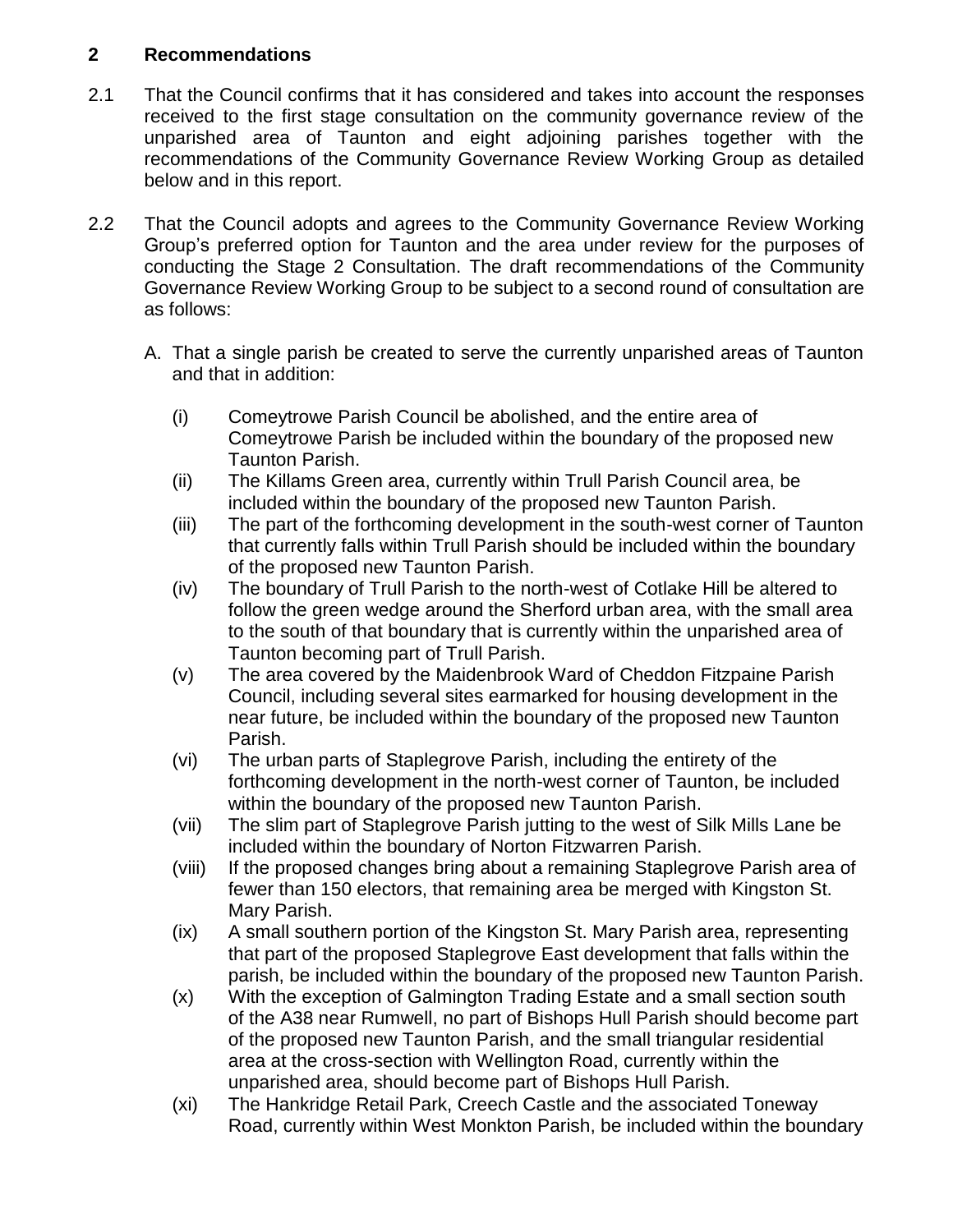of the proposed new Taunton Parish, which should run along the railway to the M5.

- (xii) The boundary between Norton Fitzwarren Parish and Bishops Hull Parish, just north of Mill Cottages, be amended to follow the route of the railway line.
- (xiii) Further consideration be given to whether the current boundary between West Monkton and Cheddon Fitzpaine parishes between Maidenbrook and Yallands Hill south of the Country Park should be amended, for example by following the A3259 westwards to Maidenbrook Lane, in the light of any comments from the respective parish councils.
- B. That the new parish be named 'Taunton Parish' and that a parish council be established to serve the new parish with effect from 1 April 2023.
- C. That with the exception of the area described at A(xi) above, the area of West Monkton Parish Council be completely removed from further consideration of the review and its inclusion in any new Taunton Parish/Town Council.
- D. That the area of Norton Fitzwarren Parish Council be completely removed from further consideration of the review and its inclusion in any new Taunton Parish/Town Council.
- E. That the first elections to the proposed new Parish/Town Council for Taunton should be held on the ordinary day of elections (the first Thursday in May) in 2023.
- F. That the Council established to serve the proposed new Taunton Parish should have a council size of at least 20 councillors, with the final number to be determined in the context of the proposals to be developed in regard to the warding arrangements within the new parish.
- G. That the proposed new Taunton Parish be warded and that draft proposals for the warding arrangements, and those of any other warded parishes in the area under review, be developed for inclusion in the second stage of consultation.
- H. That no change be made to the number of Parish Councillors of any of the other continuing parishes within the area under review.
- 2.3 That a revised timetable for the second stage consultation and the remaining stages of the community governance review be agreed as set out in paragraph 11.3 to this report, including meeting(s) of the Working Group and Council, if necessary, to agree the final content of the second stage consultation.
- 2.4 That subject to 2.3 above, authority be delegated to the Chief Executive Officer and Monitoring Officer or Deputy, after consultation with the Community Governance Review Working Group and the Leader of the Council to agree the detailed arrangements for the second stage consultation and to take any other action necessary to progress the community governance review in accordance with legislation and statutory guidance.
- 2.5 A plan illustrating the proposed changes to parish and ward boundaries that would result from implementation of the draft recommendations above is set out at Appendix A to this report. In addition, full details of the Working Group's considerations, the reasons for each of its recommendations and detailed maps illustrating each proposed change are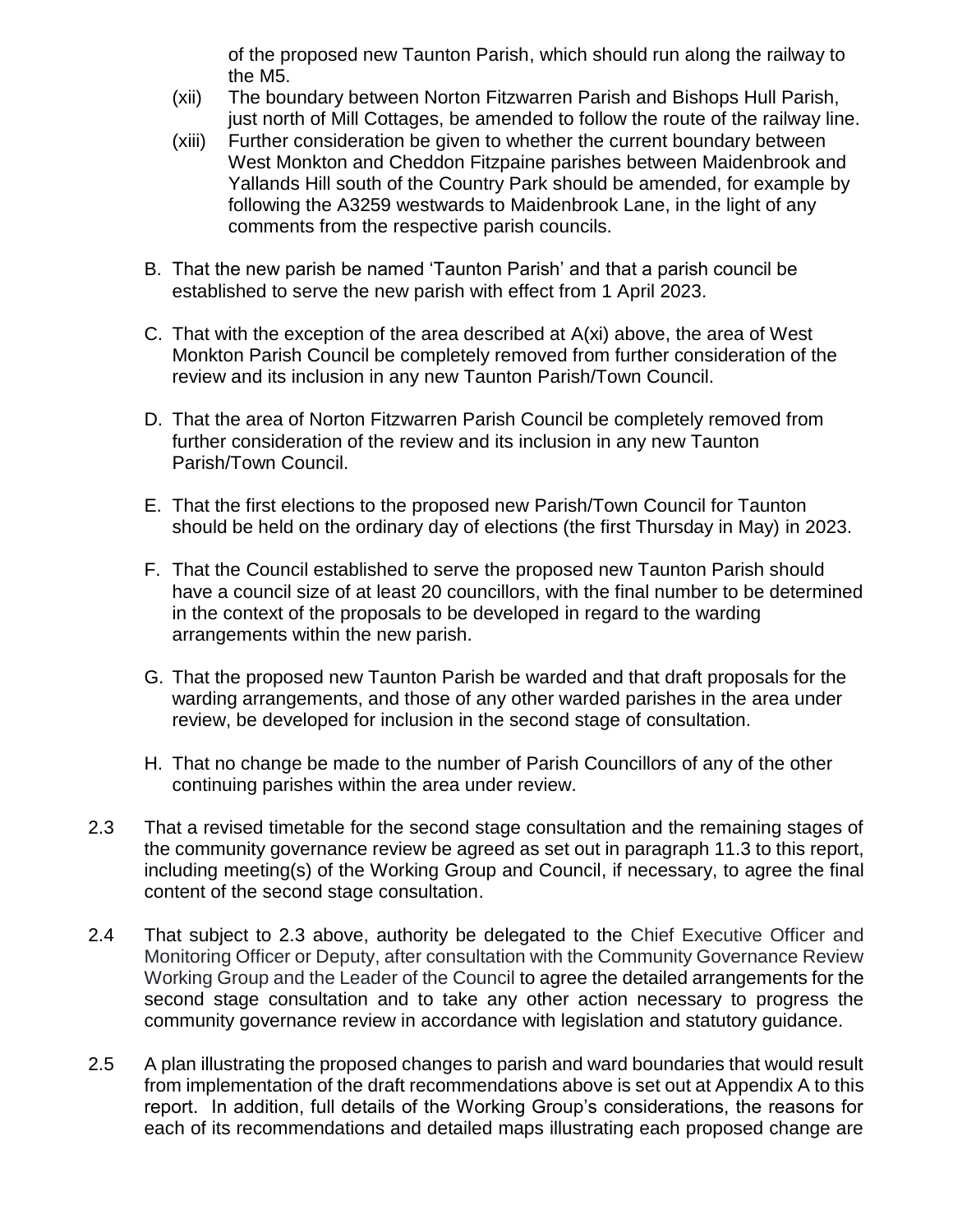at Appendix B to this report.

## **3 Risk Assessment**

- 3.1 Any risks associated with this Review have been discussed clearly with the Member Working Group as the meetings have proceeded so that the Councillors on the Group could take an informed judgement of the situation, and these considerations are included in the report where relevant to the recommendations.
- 3.2 Outstanding risks arising from the Secretary of State's decision to bring forward the ordinary county and parish council elections in Somerset from May 2023 to 5 May 2022 and the Returning Officer's proposed publication of the Notice of Election for those polls during the scheduled second stage consultation on the community governance review are mitigated by the recommendation above to delay the launch of that second stage consultation until after 5 May 2022.
- 3.3 An Equalities Impact Assessment (EIA) is attached at Appendix 'C' to this report.

## **4 Background – Community Governance Reviews**

- 4.1 The Local Government and Public Involvement in Health Act 2007 ('the 2007 Act') provides that a principal council may review and make changes to the governance arrangements for parishes and parish/town councils in its area.
- 4.2 The procedure for making decisions on these matters is a community governance review. This is a review of the whole or part of the district with a view to making recommendations on one or more of the following:
	- Creating, merging or abolishing parishes;
	- Boundary alterations between existing parishes;
	- The naming of parishes and the style of new parishes;
	- The establishment of parish councils;
	- Electoral arrangements for parish councils (the year of election; number of councillors; warding), and/or
	- Grouping parishes under a common parish council or de-grouping parishes.
- 4.3 A community governance review may be triggered by a statutory petition or a formal 'application' in the terms of the 2007 Act, or the principal council may decide to undertake a review at any time, for example in response to population changes or new housing development, as part of a periodic programme of reviews or in response to a request from a town/parish council.
- 4.4 Section 93 of the 2007 Act allows principal councils to decide how to undertake a community governance review, provided that they comply with certain duties in that Act including the need to publish the terms of reference and any recommendations of the review and to ensure that any proposals reflect the identities and interests of the community in the area and promote effective and convenient local government.
- 4.5 In undertaking a review, the principal council must consult local electors and other interested parties including any other local authorities in the area under review and must follow guidance issued by the Secretary of State and the Local Government Boundary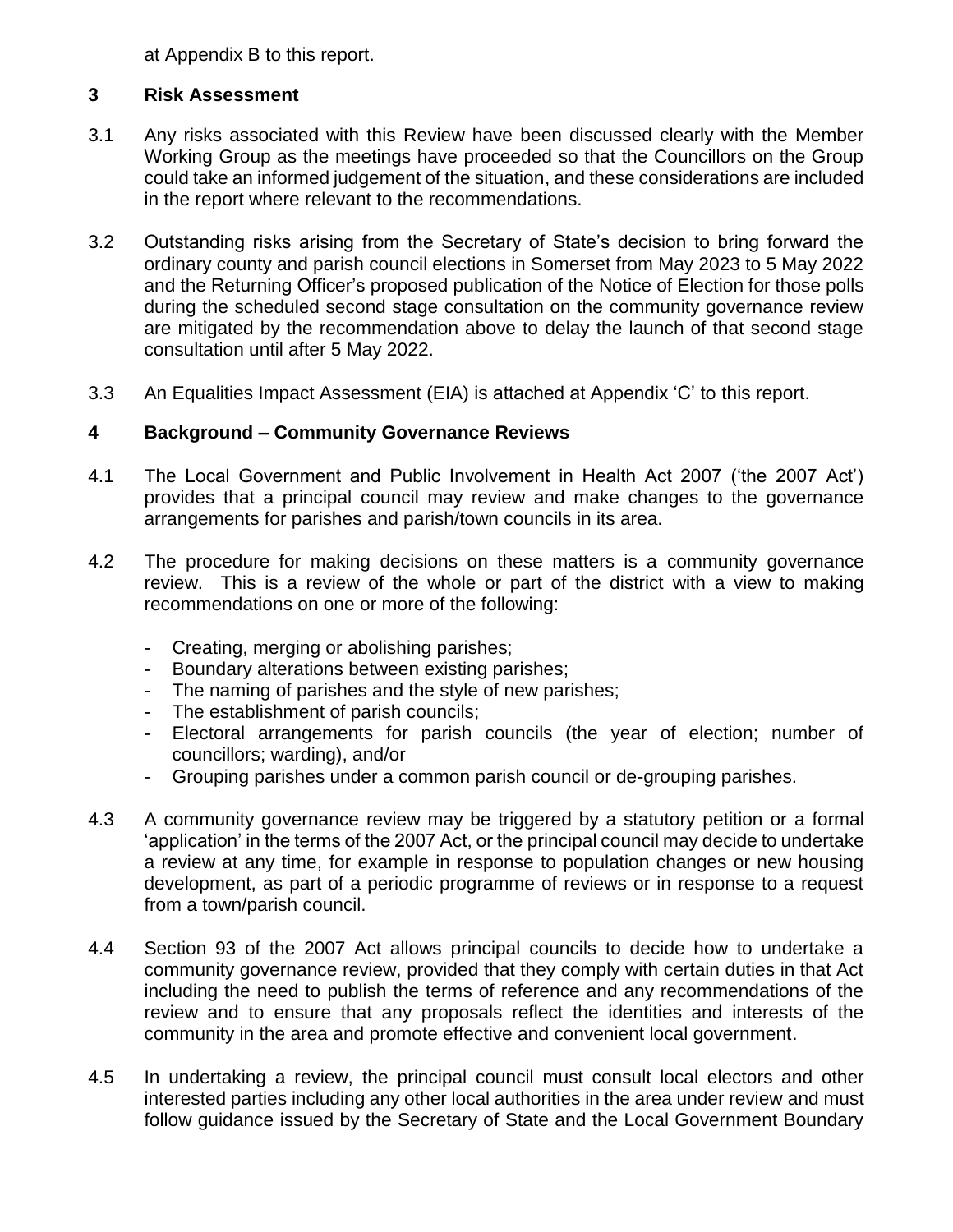Commission for England (LGBCE) ('the guidance'). The way the council consults is not prescribed but any representations received must be taken into account when finalising the recommendations of the review.

- 4.6 A community governance review begins when the principal council publishes terms of reference for the review and ends when it agrees the final recommendations and adopts a Community Governance Reorganisation Order giving effect to any changes in accordance with those recommendations.
- 4.7 In accordance with regulations issued under the Local Government Act 2000, functions relating to community governance reviews are not to be the responsibility of an authority's executive. The draft and final recommendations of the review must therefore be agreed by the Council or under delegated arrangements agreed by the Council.

## **5 Community governance review of the unparished area of Taunton and eight adjoining parishes**

- 5.1 On 19 October 2021 an extraordinary meeting of the Full Council resolved to commence a community governance review of the unparished area of Taunton and eight surrounding parishes (Trull, Bishop's Hull, Comeytrowe, Norton Fitzwarren, Staplegrove, Kingston St. Mary, Cheddon Fitzpaine and West Monkton) with a view to the creation of a parish or parishes and council(s) to serve all or part of that area. The terms of reference for the community governance review were delegated to be approved by the Chief Executive Officer and Monitoring Officer or Deputy, after consultation with the Community Governance Review Working Group and the Leader of the Council, for later publication.
- 5.2 Officer delegations were also agreed in respect of any necessary minor amendments to the first stage consultation wording and communications and consultation plan for the community governance review, and to take such action as necessary to progress the community governance review and amend the timetable in accordance with legislation and the statutory guidance.
- 5.3 The Council's decision on 19 October 2021 followed previous resolutions of Taunton Deane Borough Council on 19 March 2018 that "a Community Governance Review of the Unparished Area of Taunton be commenced at the earliest opportunity (taking into consideration the guidance from both the Local Government Boundary Commission for England and Ministry for Housing, Communities and Local Government)" and at the Somerset West and Taunton Council meeting on 30 March 2021 that "a Community Governance Review (CGR) of the Unparished Area of Taunton was commenced with a view to creating a new Town or Parish Council(s) from 1st April 2023" and to establish a cross-party Members Working Group to commence the community governance review and make recommendations to Full Council with in relation to the review.
- 5.4 Somerset County Council has previously indicated a wish to see a community governance review undertaken and within both unitary business cases there was the expectation that a town council would be created for Taunton to enable their proposals to work effectively, i.e.:
	- One Somerset Business Case: "The unitary council Shadow Executive would request a community governance review during the transition phase to enable a Taunton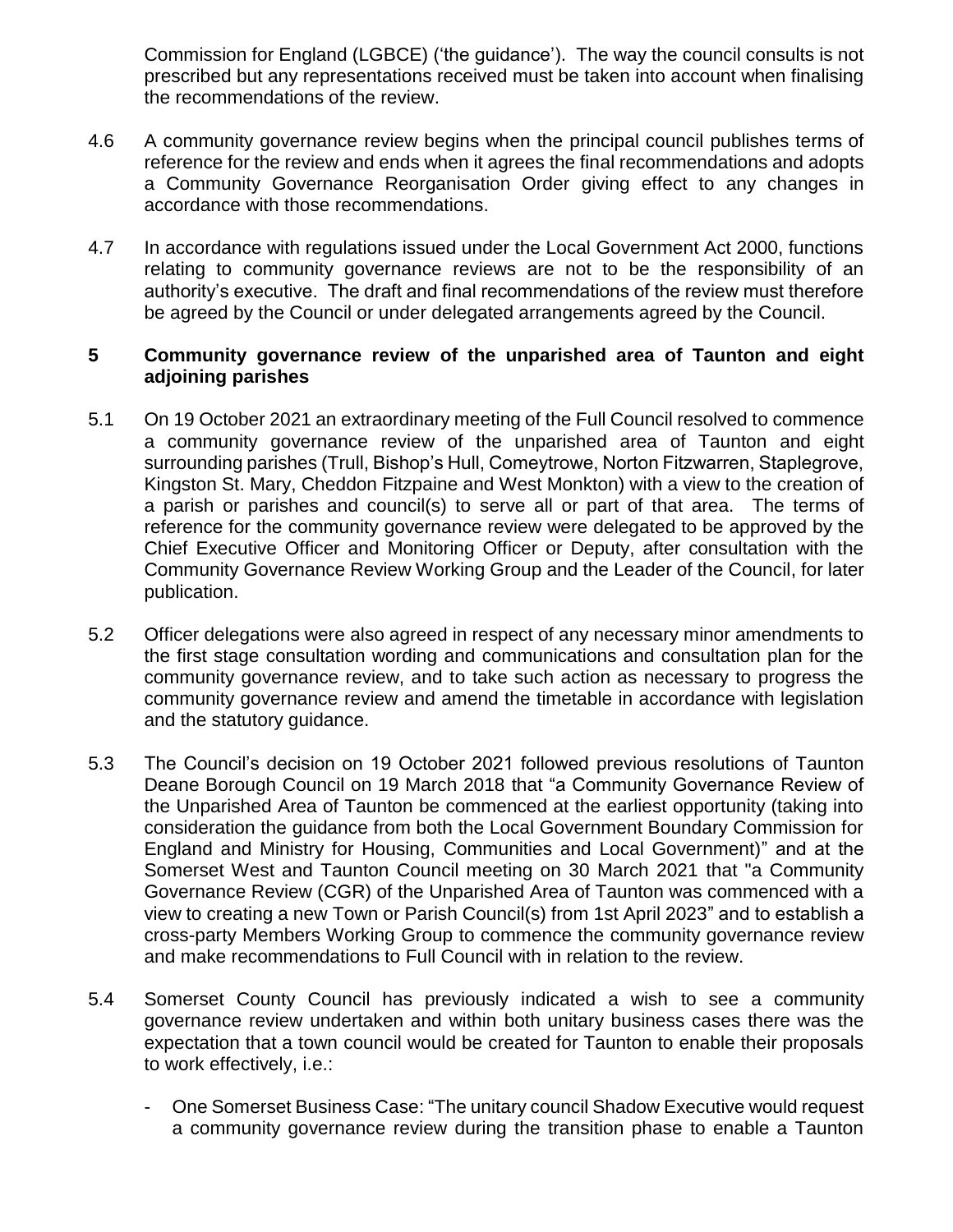Town Council to be created and in place by vesting day"; and

- Stronger Somerset Business Case: "We recognise the need to establish a Town Council for Taunton and commit to delivering this as part of our ongoing relationship with communities".

## **6 Progress to date**

- 6.1 The review began on 12 November 2021 with the publication of terms of reference setting out the aims, process and timetable, the matters on which the review would focus and policies that the Council considers relevant. On 17<sup>th</sup> November 2021 the Council commenced the first period of public consultation until 12 January 2022, during which local residents and all interested parties were invited to make initial submissions on whether a parish/town council or councils should be established for Taunton and if so what area it/they should cover; any consequential changes to the eight adjoining parishes included in the review and related matters; and any other points that they feel should be considered.
- 6.2 For the first stage consultation period to 12 January 2022, a range of channels were used to publicise the review and invite electors and others to respond including:
	- Notification to the relevant parish councils (including individual letters and a promotional message in the SWT Parish Newsletter) and to Somerset County Council, Somerset Association of Local Councils and the Taunton Charter Trustees;
	- Notification to elected representatives including district ward and county division councillors for the areas under review;
	- Information to businesses and local voluntary and community groups based in the areas under review;
	- A dedicated page for the review on the Council website with an online form for responses and periodic links from the home page;
	- Press releases and social media posts;
	- Paper-based consultation questionnaires available on request;
	- Face-to-face; and
	- Attendance by officers and members of the Working Group at the Town and Parish Conference (November 2021) and at a number of parish council/charter trustee meetings.
- 6.3 Responses were accepted by post, e-mail or via the online form.
- 6.4 After the close of the first stage consultation, the submissions received were reported to the Community Governance Review Working Group and considered at meetings of that Working Group on 26 January and 1, 10 and 15 February 2022.
- 6.5 Following its consideration of the responses received in the context of the criteria for the review, the Working Group has agreed its preferred option for the draft recommendations of the community governance review and these are now presented to the Council for adoption as the basis of a further round of public consultation.

## **7 Responses to the first stage consultation - summary**

7.1 A total of 229 responses were received to the first stage consultation. Of these 201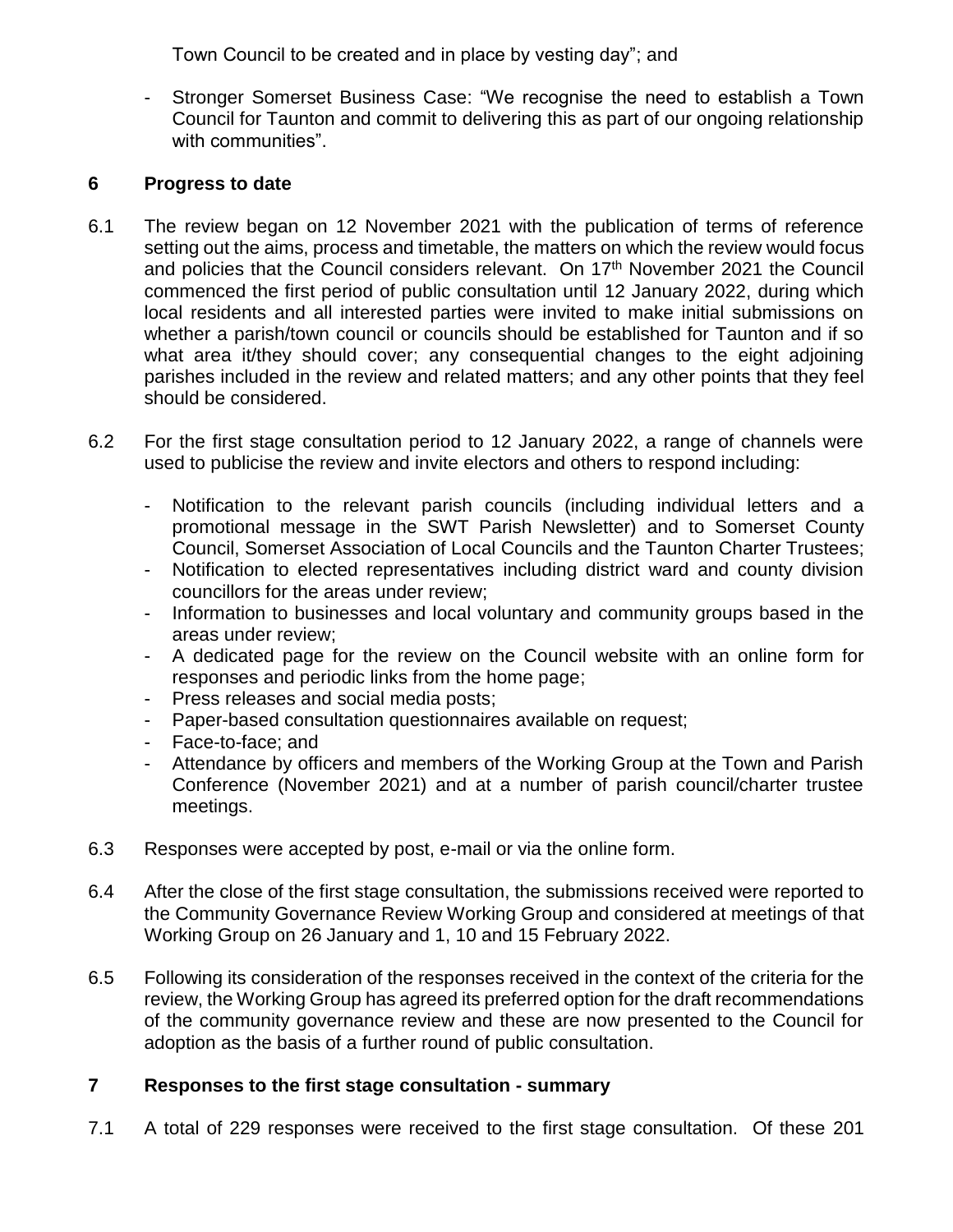respondents completed the online consultation proforma, including 191 local residents and smaller numbers of local employees, business persons and representatives of community organisations.

- 7.2 Based on postcode information provided by the online respondents, at least 173 responses came from residents of, or persons connected with, the area under review. The largest single group (59) were from the currently unparished area but responses were received from residents of all parishes under review as well as from elsewhere in the district.
- 7.3 In addition to the online respondents, 16 further individuals submitted separate responses by email. Written responses were also received from seven of the eight parish councils within the review area, from Creech St Michael Parish Council and from Somerset County Council, the Somerset Association of Local Councils, the Charter Trustees for Taunton and Victoria Park Action Group.
- 7.4 All of the responses received to the first stage consultation are set out in the consultation report at Appendix D to this report.
- 7.5 Information on the specific responses received to each question in the first stage consultation and the substantive issues raised by respondents from and in respect of each of the individual areas included in the review are set out in the 'Considerations' paragraphs at section 9 of this report below.
- 7.6 The Council will note that a number of the parish councils within the review area also conducted their own surveys of local residents on the matters to be considered by the review and provided the results of these surveys in their responses. The Working Group agreed that these surveys should be considered alongside the formal responses to the council's own consultation and the relevant information is included in section 9 below.

## **8 Criteria for making recommendations**

- 8.1 Section 93 of the 2007 Act requires principal councils to ensure that community governance within the area under review will be:
	- reflective of the identities and interests of the community in that area; and
	- effective and convenient
- 8.2 The guidance states that when considering these criteria, councils should take into account factors including the impact of community governance arrangements on community cohesion; and the size, population and boundaries of a local community or parish. The guidance further states that 'the general rule should be that the parish is based on an area which reflects community identity and interest, and which is of a size which is viable as an administrative unit of local government'.

## **Community identities/interests and boundaries**

8.3 In accordance with the above principles, the Council has set out policies in the terms of reference for the review including the following: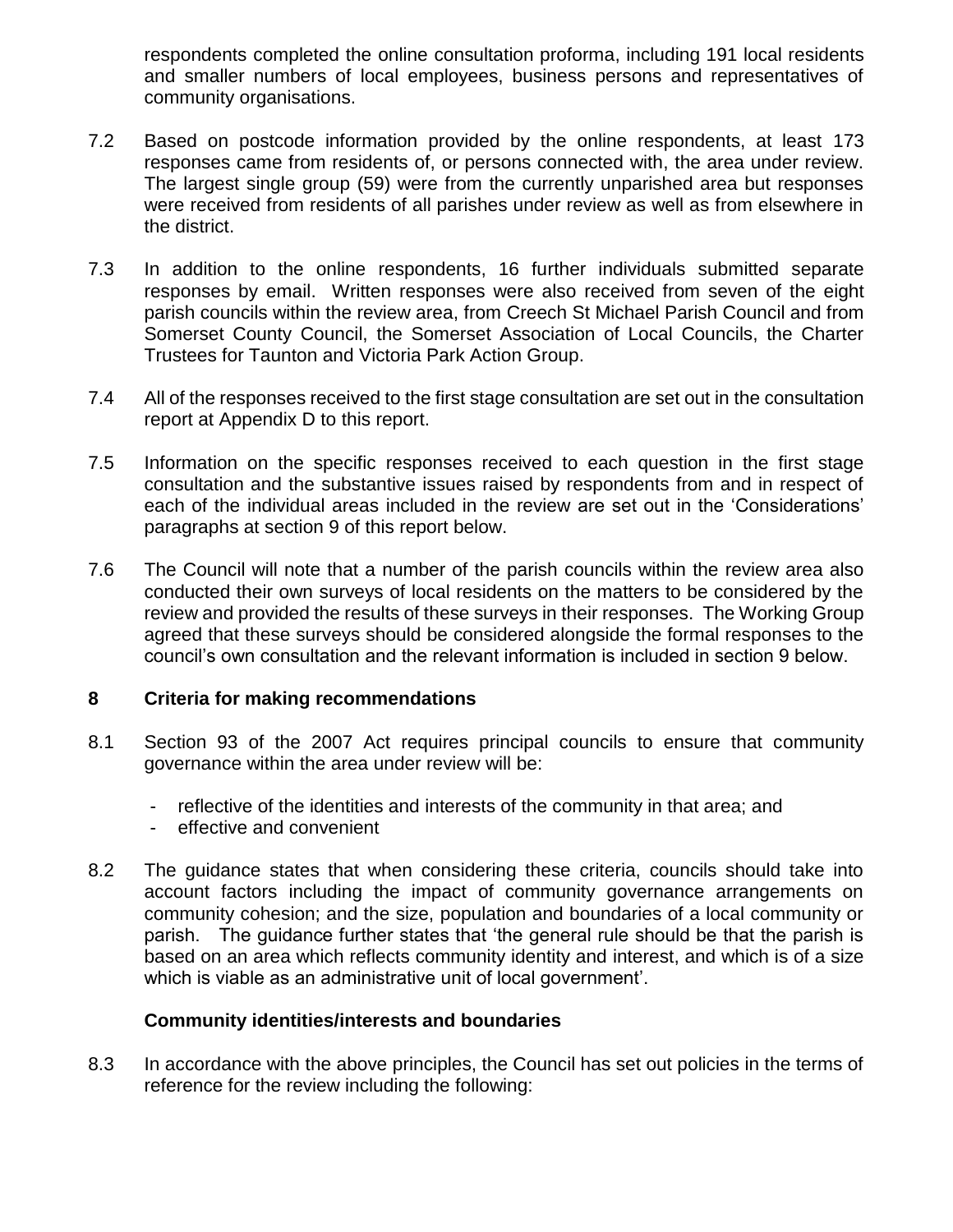- "The Council notes the Government's continued commitment to town and parish councils and its guidance that it 'expects to see a trend in the creation, rather than the abolition, of parishes'" (para 6.2);
- "It is important that the creation of any parish(es) should reflect distinctive and recognisable communities of interest, with their own sense of identity and that electors should be able to identify clearly with the parish in which they are resident. This information will therefore need to be gathered as part of the review." (para 6.3);
- "The Council will wish to balance carefully the consideration of changes that have happened over time, for example through population shifts or additional development and that may have led to a different community identity, with historic traditions in the area." (para 6.4); and
- "The Council notes that the boundaries between parishes will often reflect the 'noman's land' between communities represented by areas of low population or pronounced physical barriers, either natural or man-made; and that ideally boundaries should be, and be likely to remain, easily identifiable." (para 6.6)

## **Effective and convenient community governance**

- 8.4 The guidance states: 'With local parish and town councils in mind, effective and convenient local government essentially means that such councils should be viable in terms of providing at least some local services, and if they are to be convenient, they need to be easy to reach and accessible to local people'.
- 8.5 In relation to viability, the Council has set out the following policy in the terms of reference for the review:
	- "The Council wishes to ensure that parishes should be viable as an administrative unit and should possess a precept that enables them effectively to promote the wellbeing of their residents and contribute to the provision of services in their area in an economic and efficient manner. Nevertheless, it is recognised that in a rural area a strong sense of community can prevail over a sparsely populated area" (para 6.5).

## **Electoral arrangements**

- 8.6 Once the Council has determined whether it will recommend any changes to parish boundaries or councils, it must go on to consider the electoral arrangements for those councils. This includes:
	- The ordinary year of elections for the parish council. The Council may decide that the first elections to a new parish council shall take place in a year other than the ordinary year of elections.
	- Warding: The Council must consider whether a parish should be, or should continue to be, divided into wards for the purposes of elections to the parish council and the number and boundaries of parish wards, taking account of population distribution and community identity and interests in the area.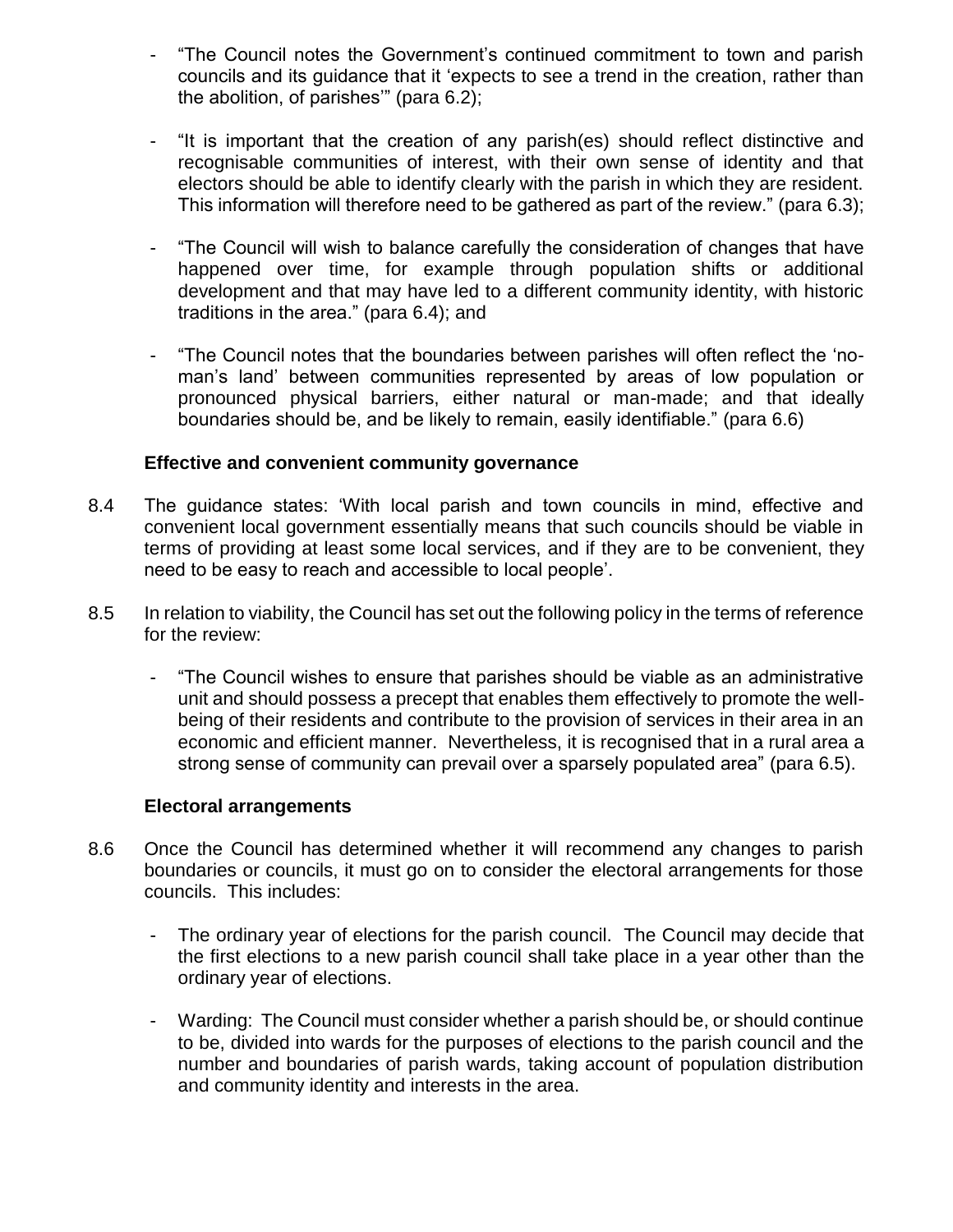The number of councillors: The Council must consider the number of councillors to be elected for each parish/ward and the number of electors they represent. In so doing the Council will, as required by the 2007 Act, have regard to the current number of electors; and any change in that number which is likely to occur in the next five years. The Council should also have regard to existing levels of representation, the pattern of existing council sizes which have stood the test of time and the take-up of seats at elections. There is no duty to ensure electoral equality between parishes or wards, but the LGBCE believes it is not in the interests of effective and convenient local government, either for voters or councillors, to have significant differences in representation.

## **9 CONSIDERATIONS AND THE WORKING GROUP'S PREFERRED OPTION**

9.1 The first stage consultation responses were considered by the Community Governance Review Working Group on 26 January and 1, 10 and 15 February 2022. The Working Group considered the responses in the context of the criteria for the review, assessed a number of possible options and agreed their preferred option for draft recommendations of the review, to be subject to a second round of public consultation before any final decisions are taken. Full details of all responses received during the first stage consultation, including the full text of each parish council's response, are included in Appendix D to this report.

## **(a) A parish/town council for Taunton**

- 9.2 In relation to the question of whether a parish or parishes should be created to cover the currently unparished area of Taunton, the Working Group noted that there was widespread support for this from amongst the consultation respondents, with over 83% answering 'yes' to the question "Should a town or parish council or councils be set up to serve the parts of Taunton that do not currently have them (the 'unparished areas')?"
- 9.3 The Working Group considered that such an action would address the historic anomaly of this part of Taunton being, since at least the reorganisation of local government in England in 1974, the only unparished area in Somerset and that the establishment of a parish/town council would enable the residents of Taunton to be properly represented alongside other areas in negotiations with the new unitary authority on any devolution framework plans.
- 9.4 The Working Group further noted that a majority of the consultation responses (over 66%) favoured a single parish to cover the whole of the unparished area, rather than separate council(s) for any area(s) within it, and members agreed that this would both reflect the identities and interests of the community in that area and promote effective and convenient local government.
- 9.5 Section 94 of the 2007 Act provides that where a council creates a new parish, if that parish has 1,000 or more local government electors the principal council must also recommend that a parish council be created to serve the new parish.
- 9.6 Subject to further considerations as set out below on the precise boundaries for the new parish, **the Working Group therefore resolved to recommend that a single parish be created to serve as a minimum the currently unparished areas of Taunton, that the new parish be named 'Taunton' and that a parish council be established to**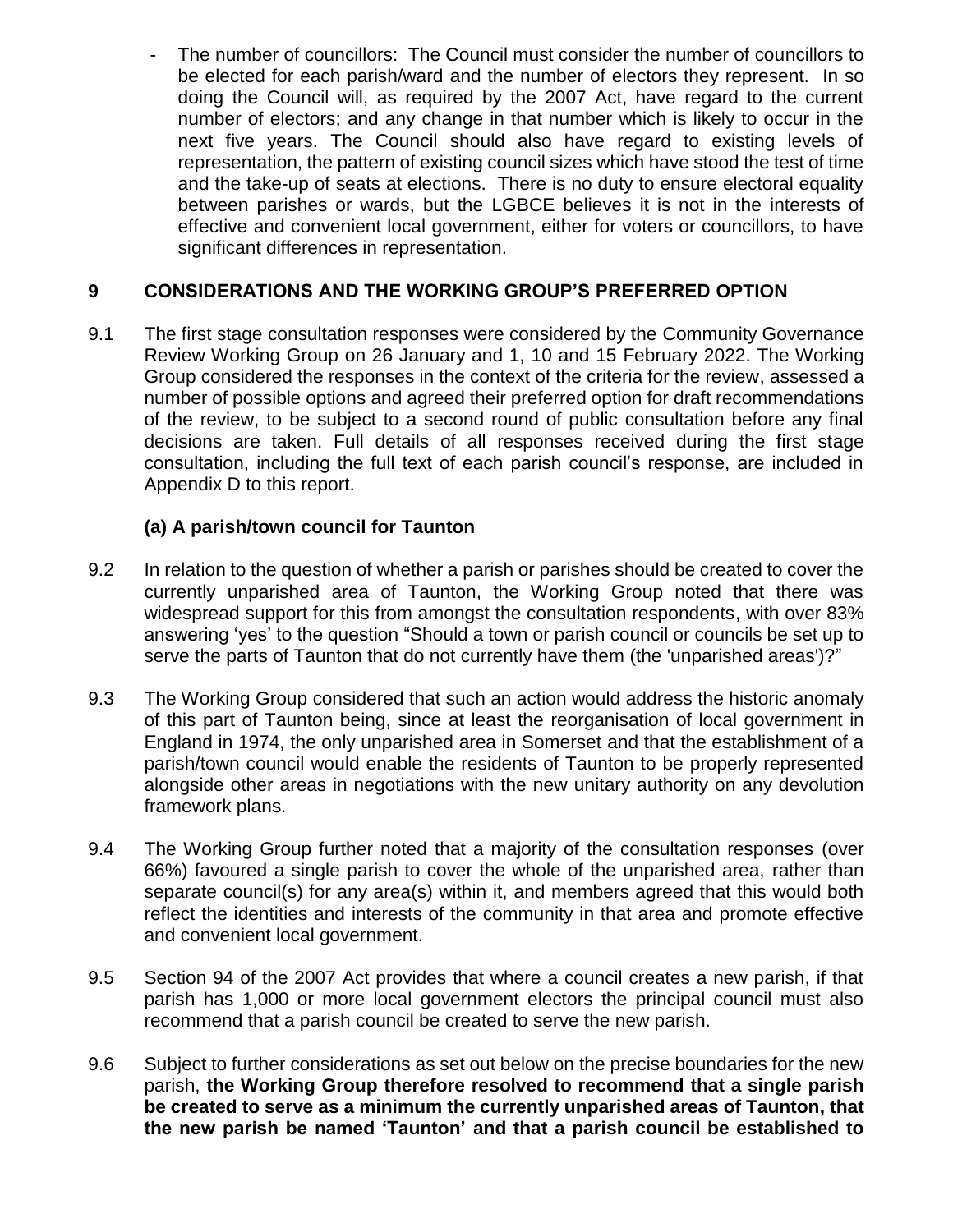**serve the new parish with effect from 1 April 2023**.

#### **(b) Other forms of community governance as an alternative to a parish/town council**

- 9.7 The 2007 Act requires a principal council in undertaking a community governance review to give consideration to other (non-parish) forms of community governance that have been made, or could be made, for the purpose of community representation or engagement in the area under review. The guidance states that these should be considered as alternatives to, or stages towards, the establishment of parish councils.
- 9.8 Only just over 8% of respondents to the first stage consultation agreed that such forms of community governance should be considered as alternatives to the establishment of a parish/town council and it is suggested that there is no compelling evidence for such a proposition in relation to Taunton, especially as the guidance further states that 'what sets parish councils apart from other kinds of governance is the fact they are a democratically elected tier of local government, independent of other council tiers and budgets, and possess specific powers' and that 'their directly elected parish councillors represent local communities in a way that other bodies, however worthy, cannot since such organisations do not have representatives directly elected to those bodies'.

## **(c) The boundaries of a new Taunton Parish**

- 9.9 On the question of whether the new parish should extend beyond the unparished area to also take in any part(s) of the surrounding parish(es), the consultation responses were more mixed. Overall, just over 55% of respondents to the first stage consultation stated that any new parish/town council for Taunton should be confined to the currently unparished area. However, the Working Group noted that there were varying views on this matter on the part of respondents from different geographical areas, and that the guidance required that consideration be given to the statutory criteria of community identities and interests and effective and convenient local government as they applied to each of the communities within the area under review.
- 9.10 The Working Group noted that there were a number of areas of existing parishes where development had taken place or was imminent adjacent to the unparished area, in some cases forming a continuous urban area with the town of Taunton, which was therefore in reality no longer coterminous with the historic boundary of the unparished area. As a result it was possible that some of the existing parish boundaries no longer met the criteria in the guidance, or that the development described had had an impact on how residents in those areas see themselves, i.e. whether they identified as residents of Taunton or another parish, where they used amenities during their day-today lives and/or whether they would be likely to utilise the services provided by a parish/town council.
- 9.11 The Working Group therefore agreed to look in turn at the boundary of the currently unparished area with each adjoining parish in the context of the statutory criteria and consider in each case whether any changes to the parish boundary should be recommended and if so, any consequential changes to adjoining parishes that might be required.

## **(d) Viability of any amended parish area(s)**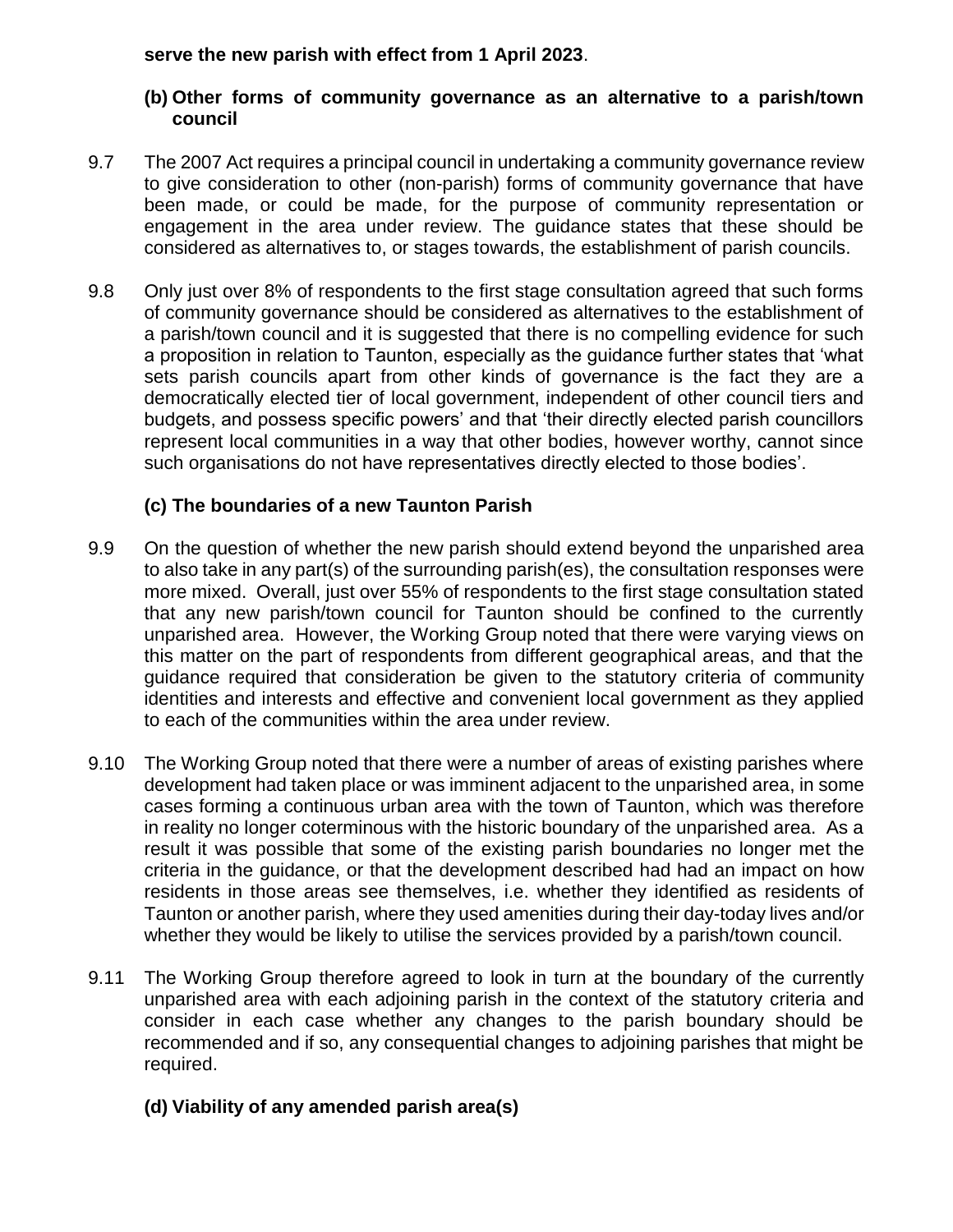- 9.12 In relation to this latter point, the Working Group noted that over 56% of respondents to the first stage consultation had stated that in the event that a new parish/town council for Taunton taking in both the unparished area and the urban parts of one or more surrounding parishes, they would support the remaining (rural) parts of those parishes, if viable, remaining as individual, smaller parishes each with their own council.
- 9.13 The criterion of effective and convenient community governance is relevant here. The guidance states: '… [parish] councils should be viable in terms of providing at least some local services, and if they are to be convenient they need to be easy to reach and accessible to local people'.
- 9.14 Section 94 of the 2007 Act provides that where a council creates a new parish, if that parish has 150 or fewer electors the principal council may not recommend that a parish council be created. This threshold does not apply to existing parish councils – if a community governance review concludes that the existence of a parish council reflects community identities and provides effective and convenient local government, despite a small number of electors, then it can recommend that the parish council should stay in existence – but the question of viability must be considered.

## **(e) Norton Fitzwarren Parish**

- 9.15 16 individual responses were received from respondents identifying themselves as residents of Norton Fitzwarren Parish. In addition Norton Fitzwarren Parish Council responded, advising that the Parish Council had voted unanimously on 1 December 2021 to reject the proposal that Norton Fitzwarren be included in any new Taunton Town Council area. The Parish Council stated in its response that 'Norton Fitzwarren is three miles distant from Taunton and the present parish boundary follows the back stream which in turn follows Silk Mills Lane from Cross Keys roundabout to Netherclay Lane. On the western side of Silk Mills Lane is a rural green wedge which separates the parish of Norton Fitzwarren from Taunton and is an obvious boundary'.
- 9.16 The Parish Council also stated that it had undertaken an extensive consultation with residents and village organisations including postal and online surveys and face-to-face meetings, which it advised had shown that 98% of residents are in favour of retaining Norton Fitzwarren Parish Council and that the residents do not consider themselves, or wish, to be part of Taunton town.
- 9.17 Based on the feedback from the Parish Council and local residents, the Working Group considered that it was clear that the Parish of Norton Fitzwarren had a distinctive sense of place and the existing arrangements reflected the identities and interests of the community in that area. Therefore **the Working Group recommends the complete removal of the Norton Fitzwarren Parish Council area from further consideration of the review and its inclusion in any new Taunton Town Council**.

## **(f) West Monkton Parish**

9.18 22 individual responses were received from respondents identifying themselves as residents of West Monkton Parish. In addition West Monkton Parish Council responded, expressing disappointment and dismay that the parish had been included in the community governance review, and making detailed points about the parish and its residents that the Parish Council feels demonstrate how the existing community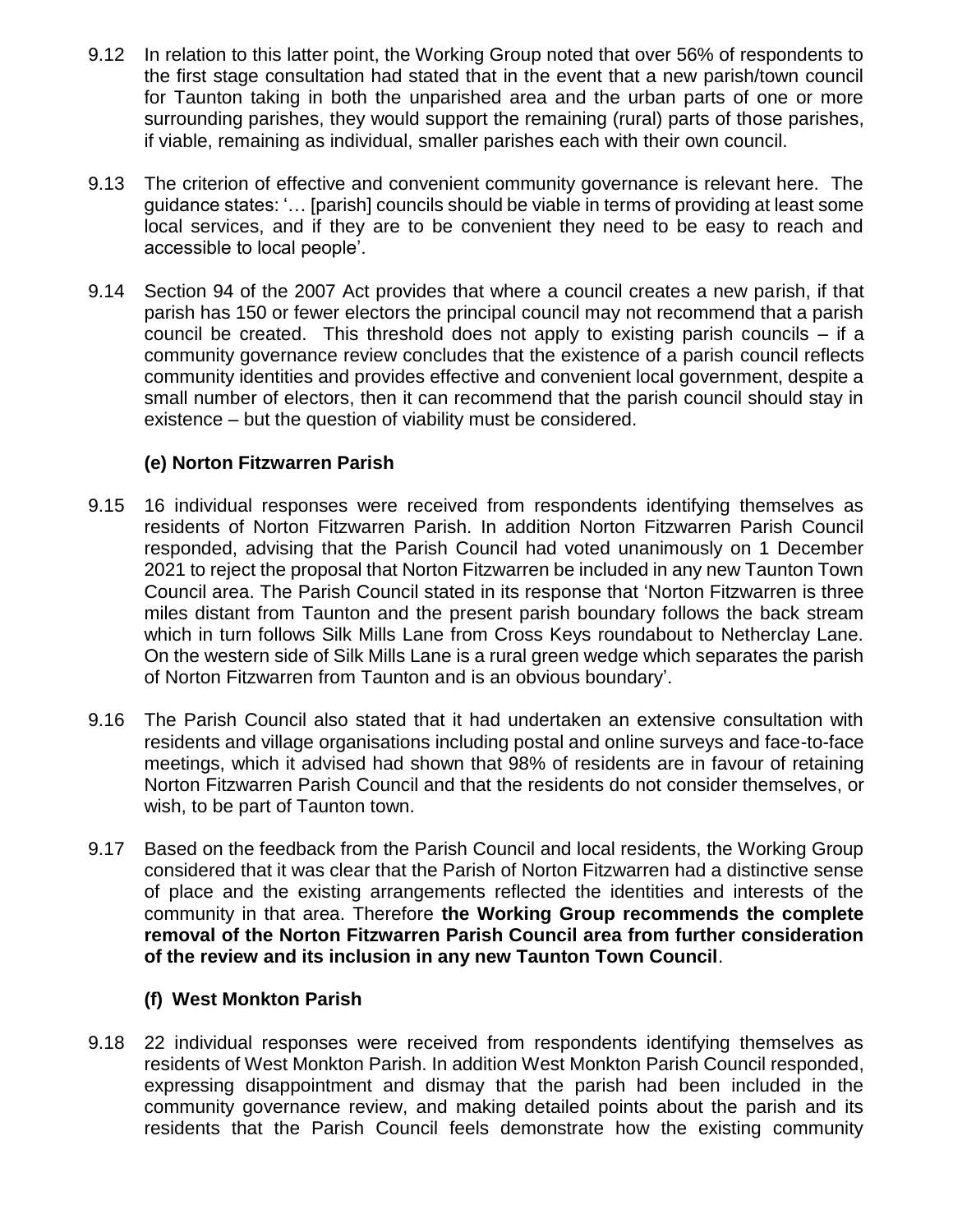governance arrangements are reflective of the identifies and interests of the community, effective and convenient, enable community cohesion and reflect the size, population, and boundaries of the community.

- 9.19 The Parish Council stated that it had sent a survey to every household in the parish and that 492 responses were received. The Parish Council stated that these responses support its representations and in particular demonstrate that local residents make extensive use of local businesses and community facilities, identify with their home villages rather than Taunton, engage with the Parish Council and that over 93% of respondents wish to keep their parish council with its local representation.
- 9.20 Based on the feedback from the Parish Council and local residents, the Working Group considered that it was clear that the Parish of West Monkton had a distinctive sense of place and the existing arrangements reflected the identities and interests of the community in that area.
- 9.21 In relation to the Hankridge Retail Park, Creech Castle and the associated Toneway Road, the Working Group noted that this area was a key shopping area for the whole town due to its key location near the motorway junction. Members considered that the governance of this area would be more effective and convenient were it to be included in the proposed Town Council area, especially when considering the proximity of the Halcon Estate just on the west side of the Toneway which was part of the currently unparished area. In terms of sense of place, the Working Group considered that the Toneway was part of the town when travelling to or from the motorway. Therefore, **the Working Group recommends that the Hankridge Retail Park, Creech Castle and the associated Toneway Road, currently within West Monkton Parish, be included within the boundary of the proposed new Taunton Parish, which should run along the railway to the M5**.
- 9.22 With the exception of the above area however, taking into account the feedback from the Parish Council and local residents, **the Working Group recommends the exclusion of any further part of the West Monkton Parish Council area from further consideration of the review and its inclusion in any new Taunton Town Council**.

## **(g) Comeytrowe Parish**

- 9.23 20 individual responses were received from respondents identifying themselves as residents of Comeytrowe Parish. In addition, Comeytrowe Parish Council responded, stating that 'the Parish Council are open minded in principle to the concept of becoming part of the Town Council subject to further information becoming available in the second round of consultation.
- 9.24 The Working Group considered that the sense of place of those within Comeytrowe as identified in the feedback and Parish Council response did not display strong feeling for local distinctiveness or local identity to the parish separate from Taunton. The Working Group noted that the guidance was clear that parish areas should "*reflect local identities and facilitate effective and convenient local government. For example, over time, communities may expand with new housing developments. This can often lead to existing parish boundaries becoming anomalous as new houses are built across them resulting in people being in different parishes from their neighbours*" (para 83).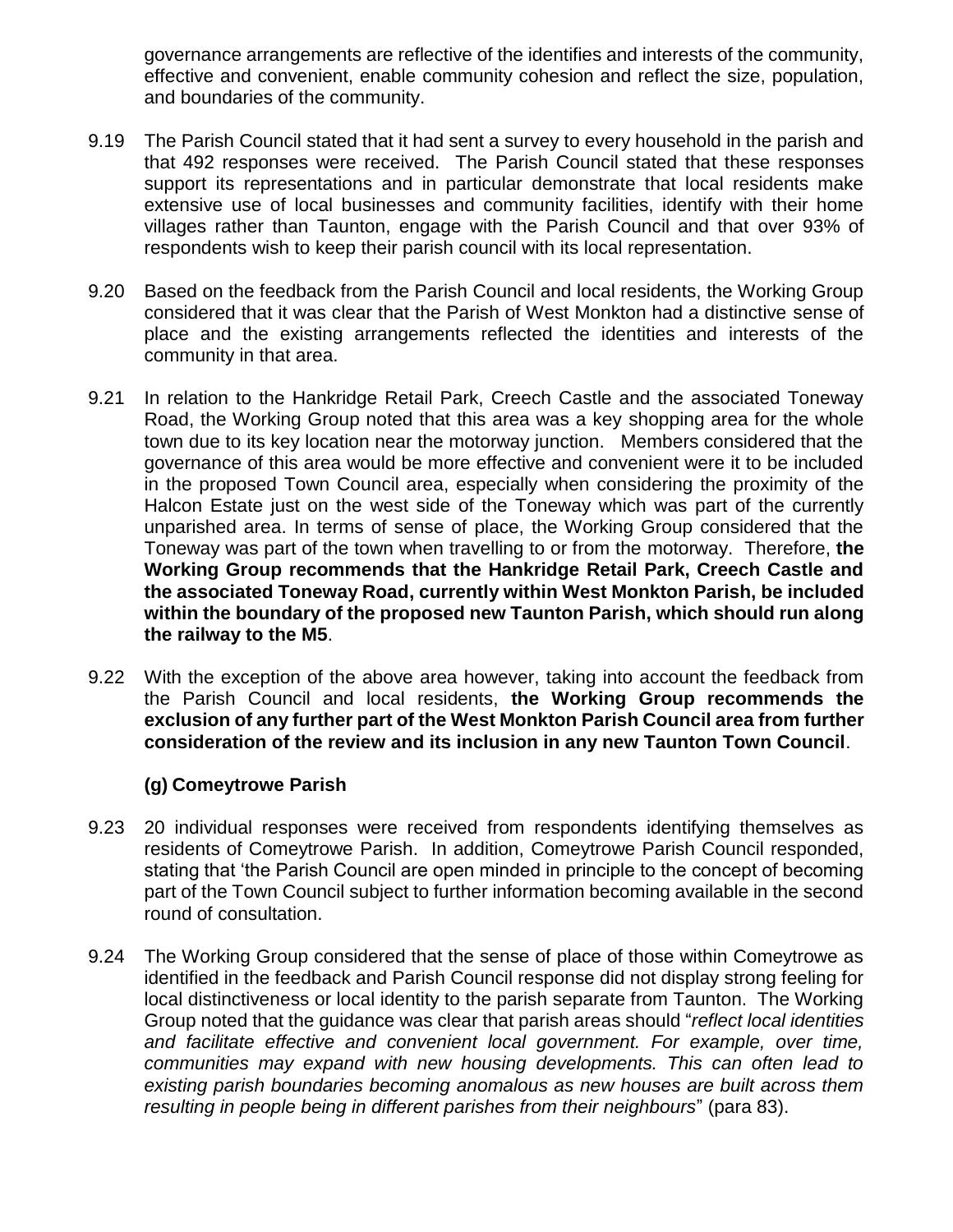9.25 Comeytrowe was considered a strong example of such an area and the new development of two thousand homes would strengthen this expansion and change the character of the area. Therefore, **the Working Group recommends the abolition of Comeytrowe Parish Council and the entire area of Comeytrowe Parish to be included within the boundary of the proposed new Taunton Parish**.

## **(h) Trull Parish**

- 9.26 8 individual responses were received from respondents identifying themselves as residents of Trull Parish. A majority of these did not favour any proposed Taunton Parish/Town Council taking in any part of Trull Parish, but two respondents identified areas, namely that part of Killams that is currently within Trull Parish, and the Orchard Grove development, that may be better served by inclusion in a new parish/town council.
- 9.27 The Working Group considered that Trull Village and the majority of the existing parish area had a distinctive identify and sense of place separate from Taunton. In relation to the eastern tip of the Trull Parish area however, members felt that the area of Killams Green had no logical geographic connection or common sense of place with the village of Trull and in terms of community cohesion would be better grouped with the rest of the Killams area. Therefore, **the Working Group recommends that the Killams Green area, currently within Trull Parish Council area, should be included within the boundary of the proposed new Taunton Parish**.
- 9.28 In addition, further to the proposals above in relation to Comeytrowe, the Working Group considered whether the area of forthcoming development in the south-west corner of Taunton, spanning both Comeytrowe and Trull parishes, should be included in its entirety in the Taunton Parish/Town Council boundary.
- 9.29 The new development was considered to exacerbate the urban extension of the community in the Comeytrowe area and the Working Group considered that these residents, like those in Comeytrowe, would look to Taunton for carrying out their activities in the pattern of their daily life. Members received advice from the Planning Policy officers on the expected timescale of the completion of the development as well as its effect on the electoral arrangements on Trull Parish. The size, population and borders of this development would have a large impact on Trull Parish governance arrangements and community cohesion if left as is.
- 9.30 It was considered that including the area in a new Taunton Parish/Town Council area would reflect local identities and facilitate effective and convenient local government. Therefore, **the Working Group recommends that the part of the forthcoming development in the south-west corner of Taunton that currently falls within Trull Parish should be included within the boundary of the proposed new Taunton Parish**.
- 9.31 The Working Group also considered whether a minor change should be made to the Trull Parish boundary to the north-west of Cotlake Hill. This currently follows the Sherford Stream up to Trull Village. Members felt that if instead the boundary were to follow the green wedge around the Sherford urban area, this would create a clearer delineation of the boundary between Taunton and Trull that better reflects the identities and interests of the community in that area in a more logical boundary. Therefore, **the Working Group recommends that the boundary of Trull Parish to the north-west**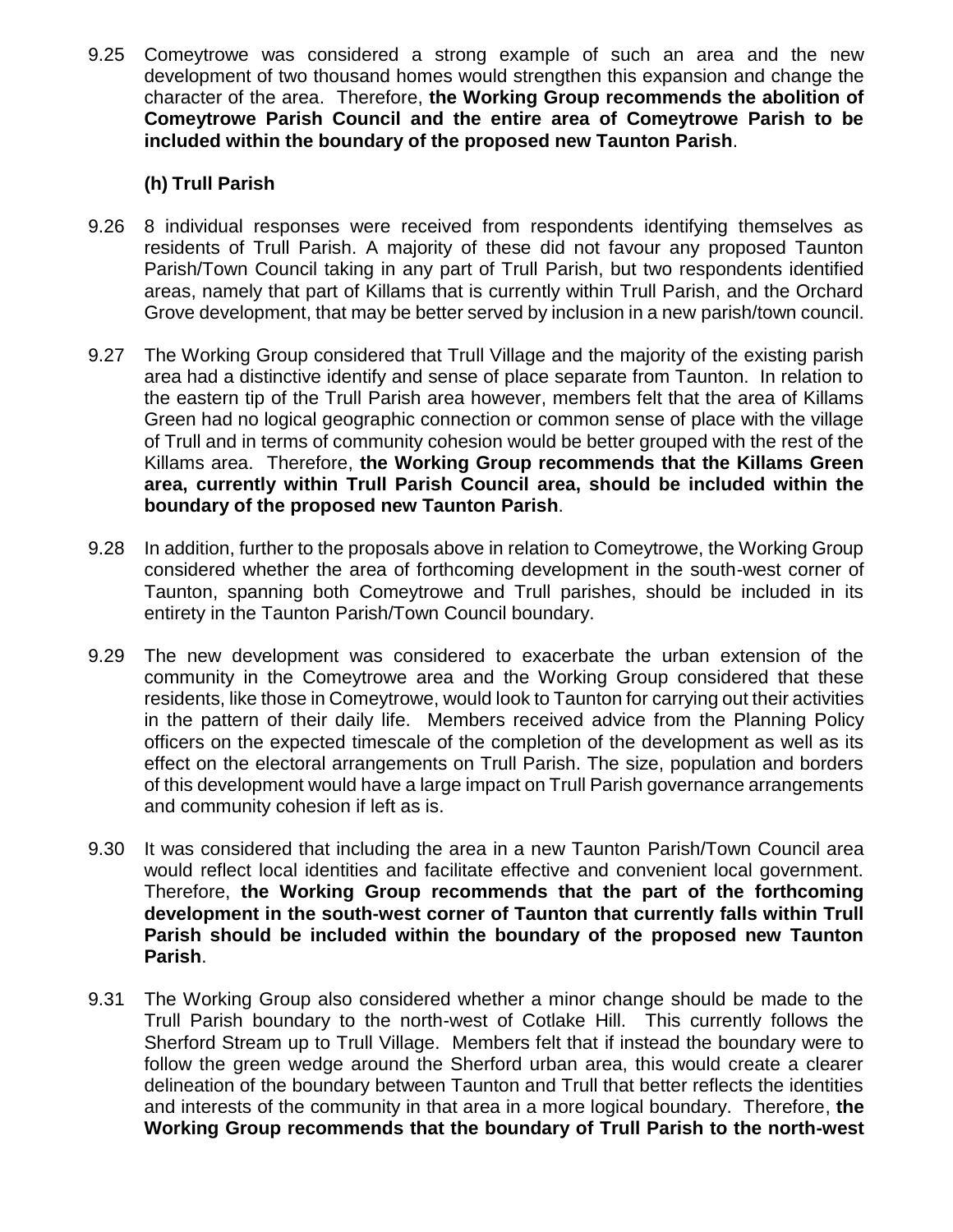**of Cotlake Hill be altered to follow the green wedge around the Sherford urban area, with the small area to the south of that boundary that is currently within the unparished area of Taunton becoming part of Trull Parish**.

## **(i) Cheddon Fitzpaine Parish**

- 9.32 17 individual responses were received from respondents identifying themselves as residents of Cheddon Fitzpaine Parish. In addition Cheddon Fitzpaine Parish Council responded, stating that it supports the view of the Somerset Association of Local Councils that any new Taunton Town Council should cover only the currently unparished area, and that the Parish Council wishes to remain separate from the Town Council and continue to represent the views of its rural residents.
- 9.33 The Parish Council also stated that it had carried out a survey of its residents with the December 2021 issue of the parish newsletter to which 116 responses were received and of these: over 99% wanted to keep the Parish Council with its local knowledge and representation; over 88% thought that any new Taunton Town Council should represent only the currently unparished centre of Taunton; only 7.8% thought that the area in which they live should be incorporated into a future Taunton Town Council; and only a small minority stated that they belong to and identify with Taunton town as opposed to one of the villages or neighbourhoods within Cheddon Fitzpaine Parish.
- 9.34 The Working Group considered that the rural parts of Cheddon Fitzpaine Parish had a distinctive identify and sense of place separate from Taunton.
- 9.35 Based on the criteria of sense of place however, members considered that the currently urban area of Nerrols Farm felt part of Taunton and in reflecting the identities and interests of these residents these areas should be included within the proposed Taunton Parish/Town Council area. The influence of development over the past twenty years in this particular area was another strong example whereby paragraph 83 of the guidance came into play with the urban growth of Taunton meaning that neighbours lived in different parishes. Absorbing this area into the proposed Taunton Parish/Town Council area would restore Cheddon Fitzpaine Parish back to its previous identity as a village parish.
- 9.36 The Working Group received advice from Planning Policy Officers on the detail and expected timescale of the completion of developments which would have an effect on Cheddon Fitzpaine Parish.
- 9.37 Based on these considerations, **the Working Group recommends the area covered by the Maidenbrook Ward of Cheddon Fitzpaine Parish Council, including several sites earmarked for housing development in the near future, be included within the boundary of the proposed new Taunton Parish**.

## **(j) Staplegrove Parish**

9.38 3 individual responses were received from respondents identifying themselves as residents of Staplegrove Parish. In addition, Staplegrove Parish Council responded. The Parish Council referred to the major reorganisation of local government that is currently underway in Somerset and the proposed establishment of local community networks (LCNs) where councils can come together to deliver services efficiently, which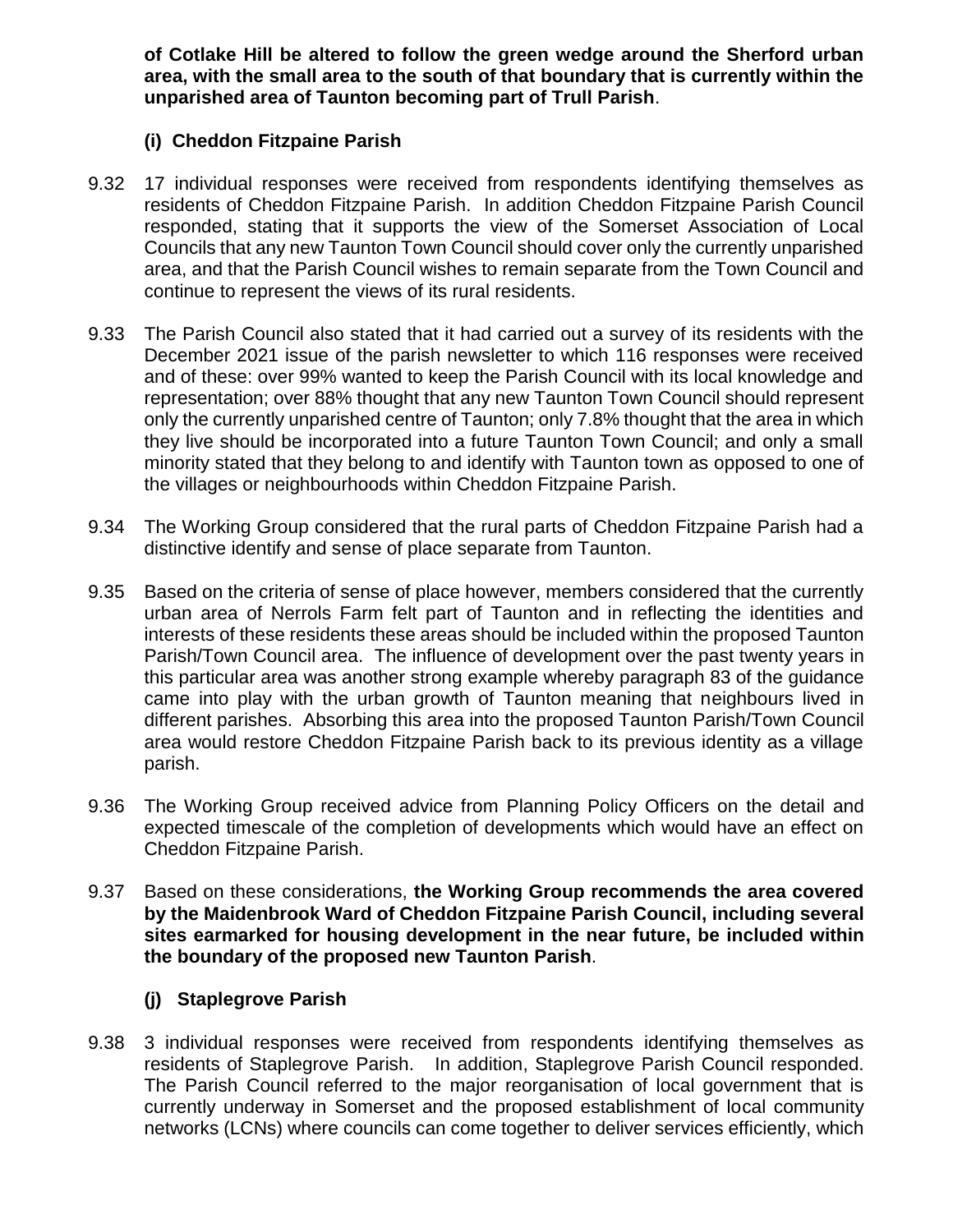the Parish Council feels may be a more organic way of developing larger units and possibly leading to an enlarged Town Council. In the absence of any detailed information about these future structures the Parish Council stated that it 'would rather retain its present position as a separate Parish Council until the situation becomes clearer but would agree that council/s for the unparished area be formed so that there can be active representation and participation in the developing reorganisation'.

- 9.39 The Parish Council stated that in terms of area, Staplegrove is the second smallest of the peripheral parishes but unlike say Kingston St Mary which is totally rural, Staplegrove has multiple elements. It is physically divided by key roads which in some way define the parish but the parish cannot be clearly defined as urban or rural and the Parish Council feels it is inappropriate to suggest boundary changes which will also affect adjacent parishes at this time.
- 9.40 The Working Group noted that Staplegrove Parish included distinct urban and rural parts. In relation to the urban parts, including the forthcoming development in the northwest corner of Taunton, the Working Group considered that the feedback did not demonstrate a strong local distinctive character in this area and that considering all of the evidence the sense of place, identities and interests and for local government to remain effective and convenient, this area would be better reflected in being within the proposed Town Council boundary. The application of paragraph 83 of the guidance in terms of growth outside the boundary of the unparished area very much applied and this would be exacerbated by the new development of the urban growth.
- 9.41 The Working Group noted that a slim area to the west of Silk Mills Lane currently formed part of Staplegrove Parish. As part of the changes outlined it was proposed that this small area should be included within Norton Fitzwarren Parish.
- 9.42 In accordance with the above **the Working Group recommends the inclusion of the urban parts of Staplegrove Parish, including the entirety of the forthcoming development in the north-west corner of Taunton within the boundary of the proposed new Taunton Parish; and the inclusion of the slim area of Staplegrove Parish jutting to the west side of Silk Mills Lane within the boundary of Norton Fitzwarren Parish**.
- 9.43 The Working Group recognised that the viability of Staplegrove Parish would be affected by this proposed boundary change. If it was considered necessary to merge the remaining area of Staplegrove with a neighbouring parish, the Working Group considered that a merger with Kingston St. Mary would be most appropriate, based on the more rural character of the remaining areas as opposed to the more urban Norton Fitzwarren settlement. Therefore, **the Working Group recommends that if the proposed changes bring about a remaining Staplegrove Parish area of fewer than 150 electors, that remaining area be merged with Kingston St. Mary Parish**.

## **(k) Kingston St Mary Parish**

9.44 5 individual responses were received from respondents identifying themselves as residents of Kingston St Mary Parish. In addition, Kingston St Mary Parish Council responded, advising that the Parish Council held an extraordinary meeting on 24 November 2021 to consider the review. The meeting was attended by parish, district and county councillors and a large number of local residents.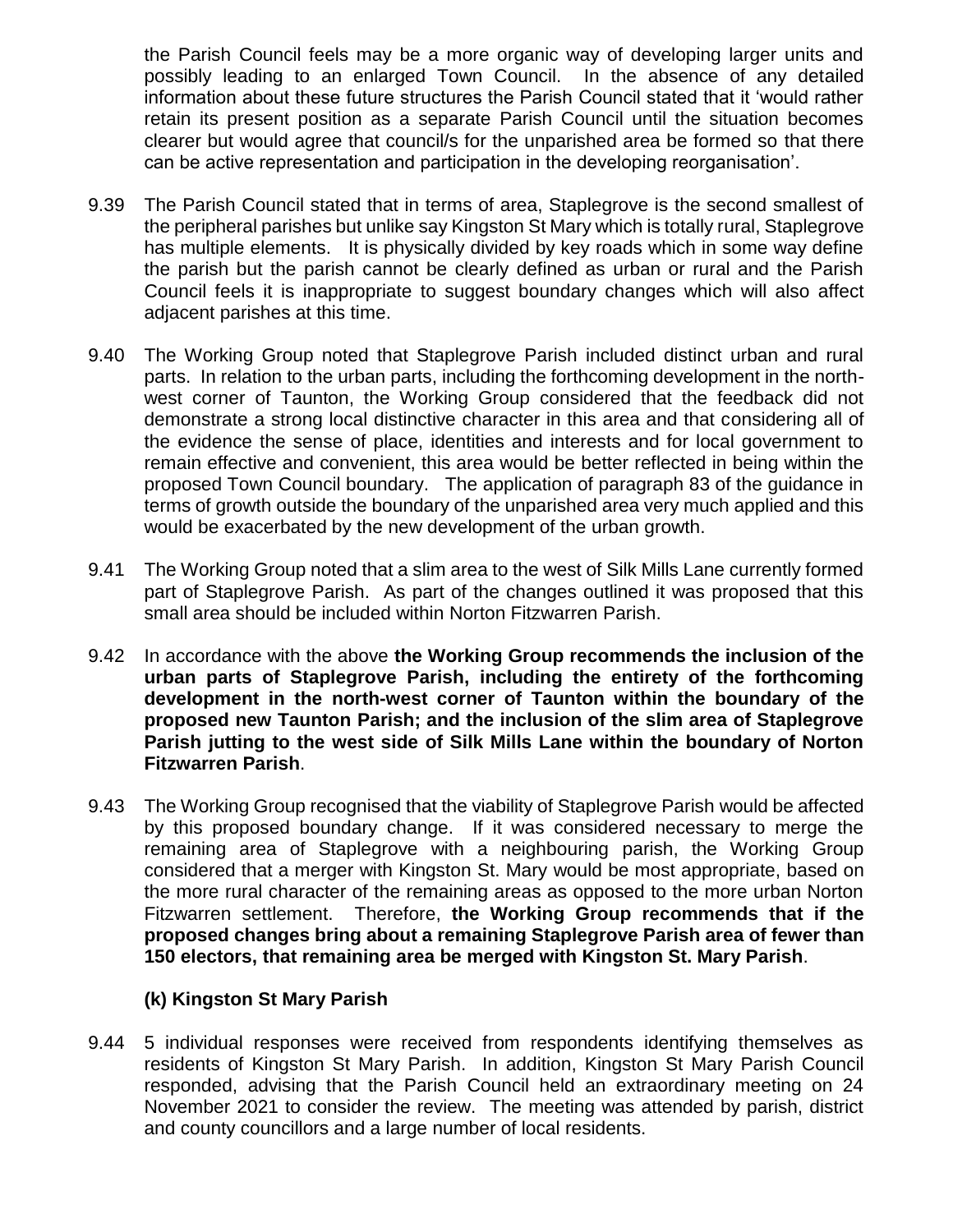- 9.45 The Parish Council stated that local residents in Kingston St Mary attach the highest importance to being separate from Taunton and presented evidence which it felt demonstrates that Kingston St Mary should remain a standalone parish and not be subsumed into a new Taunton Town Council. The land in the parish is used mainly for working farms and is partly within the Quantock Hills Area of Outstanding Beauty, which is very different to the urban nature of Taunton. Arising from its rural environment and community facilities the Parish Council states that the vast majority of its residents have a strong affinity with Kingston St Mary and identify the parish as their home.
- 9.46 The Parish Council did however identify the forthcoming Staplegrove East development as of concern. Approximately 50% of the proposed 915 homes will occupy a small number of fields at the extreme south of Kingston St Mary Parish. The Parish Council stated that this development will be a more urban environment with its own educational, recreational and community facilities and that its residents are therefore unlikely to identify with Kingston St Mary's mainly rural community.
- 9.47 The Working Group considered that the rural nature of Kingston St Mary Parish including the potential addition of the rural parts of Staplegrove Parish as proposed above - gave it a distinctive identify and sense of place and that therefore the parish and its council should remain a separate entity from Taunton.
- 9.48 In relation to the forthcoming Staplegrove East development, the Working Group agreed that the residents of this development were likely to identify more closely with Taunton than with Kingston St Mary. Based on the sense of place and to reflect the identities and interests of the area, and taking into account the Parish Council's concerns about the impact of this development on the cohesion and character of the Kingston St. Mary village, **the Working Group recommends that a small southern portion of the Kingston St. Mary Parish area, representing that part of the proposed Staplegrove East development that falls within the parish, be included within the boundary of the proposed new Taunton Parish**.

## **(l) Bishops Hull Parish**

- 9.49 23 individual responses were received from respondents identifying themselves as residents of Bishops Hull Parish, 14 of whom considered that any new Taunton Parish/Town Council should be confined to the unparished area. In addition, Bishops Hull Parish Council responded, stating that 'the Parish Council fully supports a Town Council for Taunton to include the unparished areas. However, the Parish Council feels further information would be required to make an informed decision about the possibility of Bishops Hull being included within any new Town Council'.
- 9.50 The Working Group noted the proximity of the urban part of Bishops Hull Parish to the western boundary of the unparished area and discussed the possible inclusion of this area within the proposed Taunton Parish/Town Council area. Members heard evidence in relation to the services and amenities used by residents and the extent to which they identified with either Bishops Hull and/or Taunton.
- 9.51 The Working Group noted that the Silk Mills Road ran from north to south through the urban part of Bishops Hull and would represent a clear and easily recognised boundary. However, members considered that this would not reflect the identity of the area as a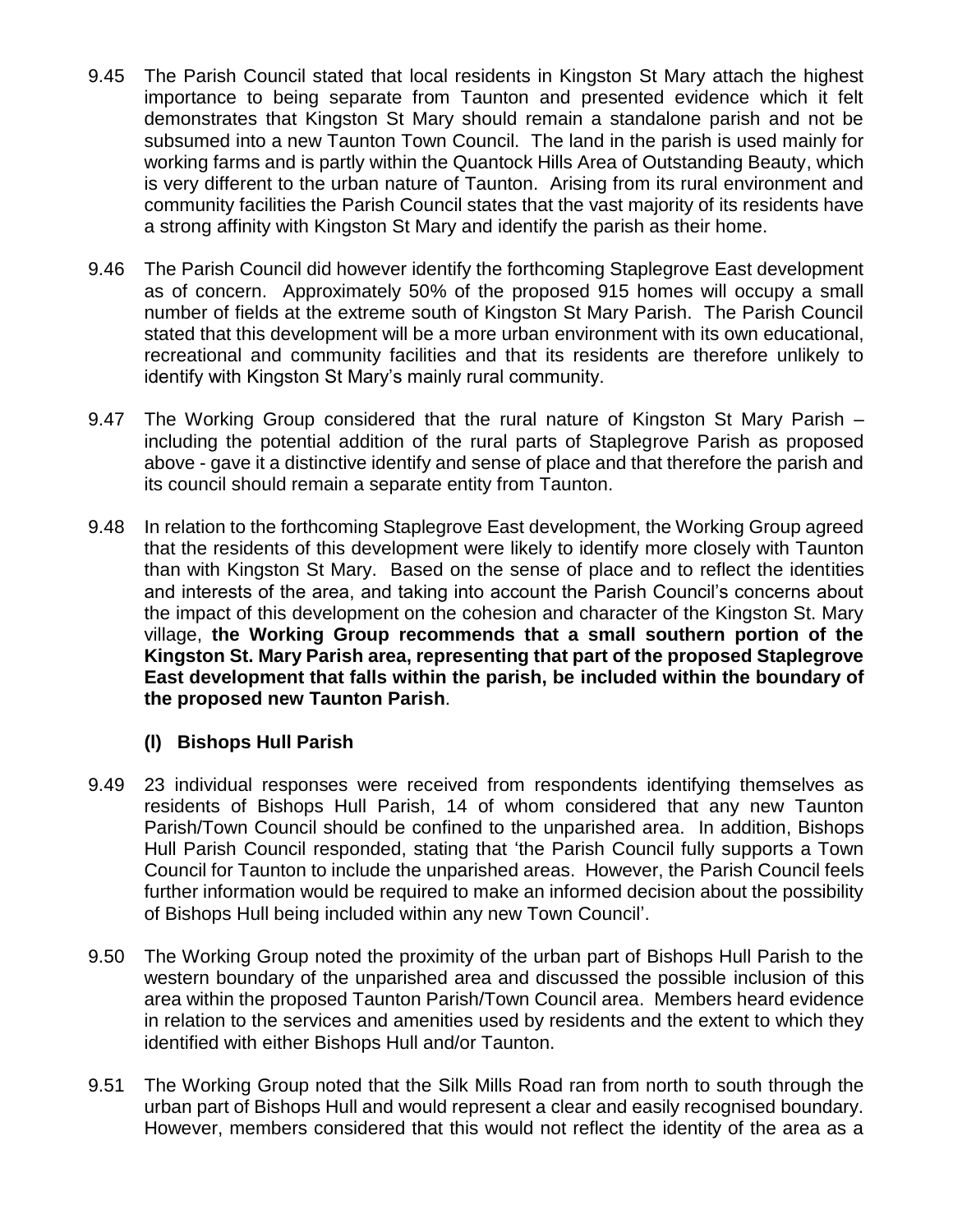whole and may divide rather than bring together the community. The splitting of the parish was therefore disregarded as an option.

- 9.52 Having agreed that the urban part of Bishops Hull should not be divided between two parishes, members considered that there was an arguable case both for the whole of that area to become part of a new Taunton Parish and for it to remain separate. On balance the Working Group considered that the community interests and identity of the area would be better served by the whole of Bishops Hull remaining as a separate parish.
- 9.53 It was considered that the area south of Wellington Road (Galmington Trading Estate) had no sense of identification with Bishops Hull, but that in relation to a small triangle in the unparished area at the cross-section with Wellington Road and the current unparished area boundary, residents did feel part of Bishops Hull and not Taunton and the triangle was part of the electoral ward/county division so including it in Bishops Hull Parish would align with other electoral arrangements which had developed.
- 9.54 In view of the above considerations **the Working Group recommends that with the exception of Galmington Trading Estate and a small section south of the A38 near Rumwell, no part of Bishops Hull Parish should become part of the proposed new Taunton Parish, and that the small triangular residential area at the cross-section with Wellington Road, currently within the unparished area, should become part of Bishops Hull Parish**.

## **(m) The unparished area of Taunton**

- 9.55 59 individual responses were received from respondents identifying themselves as residents of the currently unparished area of Taunton, a significant majority of whom supported the establishment of a parish in Taunton and the creation of a single parish/town council to serve it.
- 9.56 The Charter Trustees for Taunton resolved to respond to the first stage consultation on the community governance review, stating 'we believe that a single Town Council should be set up to cover at least the whole of the currently unparished area of Taunton'.
- 9.57 The Council will note that if an outcome of the review is that the whole of the unparished area becomes parished, in accordance with the Local Government (Parishes and Parish Councils) Regulations 2008 the Charter Trustees for Taunton will be dissolved as a body and their rights and responsibilities will be transferred to the new council.

## **(n) Ancillary inter-parish issues**

- 9.58 Arising from discussion of the substantive issues regarding the boundaries of any proposed new Taunton Parish, the Working Group also identified a small number of ancillary inter-parish boundary matters that felt should be considered:
	- It was highlighted that the current boundary between Norton Fitzwarren and Bishops Hull parishes just north of Mill Cottages did not follow the logical boundary of the railway line but instead a meandering line that extended over each side at different points. **The Working Group recommends that this should be corrected.**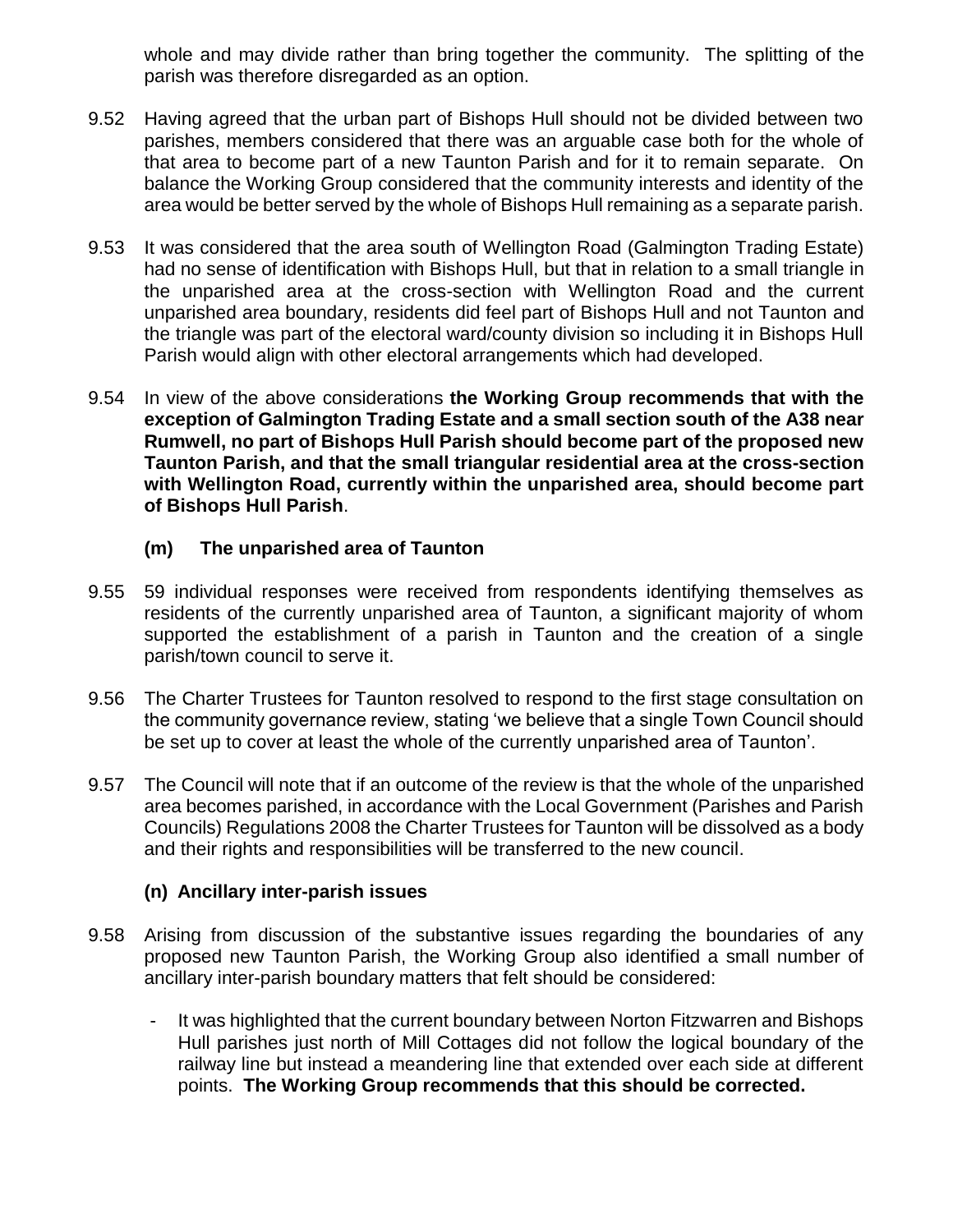It was noted that the current boundary between West Monkton and Cheddon Fitzpaine parishes between Maidenbrook and Yallands Hill currently followed what was felt to be an anomalous zigzag south of the Country Park. **The Working Group recommends that further consideration be given to amending this boundary, for example by following the A3259 westwards to Maidenbrook Lane, in the light of any comments from the respective parish councils.**

## **(o) Electoral arrangements**

- 9.59 For any parish/town council newly established or changed by a community governance review, the principal council must consider the electoral arrangements to apply to that council. There are three main elements to electoral arrangements in this context – the ordinary year of elections, council size (i.e. the number of parish/town councillors) and the warding (if any) within the parish council area.
- 9.60 In relation to the ordinary year of elections, any new parish/town council would be subject to the normal cycle of parish elections within Somerset which, after the May 2022 polls, are scheduled to take place in May 2027 and every four years thereafter. However, Section 98(6) of the 2007 Act empowers a principal council in its Reorganisation Order to exclude or modify the application of (inter alia) section 16(3) of the Local Government Act 1972 Act to enable the first elections to a parish council to be held in an earlier year. **The Working Group recommends that the first elections to the proposed new parish/town council for Taunton should be held on the ordinary day of elections (the first Thursday in May) of 2023**.

## **(p) Electorate projections**

- 9.61 When making proposals for the warding (if any) within a parish/town council area, the number of councillors to be elected for each parish/ward and the number of electors they each represent, the Council must have regard to the current number of electors; and any change in that number which is likely to occur in the next five years.
- 9.62 The relevant electorate figures and projections for each of the parish areas that would be established in accordance with the Working Group's recommendations are as follows:

| <b>Parish</b>                   | <b>Electorate</b> | Projected       |
|---------------------------------|-------------------|-----------------|
|                                 | February 2022     | Electorate 2027 |
| Taunton (new)                   | 37,700            | 41,600          |
| <b>Bishops Hull (amended)</b>   | 2,839             | 3,000           |
| Cheddon Fitzpaine (amended)     | 319               | 309             |
| Kingston St. Mary (amended)     | 730               | 750             |
| Norton Fitzwarren (as existing) | 2,804             | 2,912           |
| Staplegrove (amended)           | 1,590             | $<$ 150 tbc     |
| Trull (amended)                 | 1,828             | 1,666           |
| West Monkton (amended)          | 4,190             | 4,400           |

## **(q) Council size**

9.63 In relation to the number of parish/town councillors to be elected to the new and altered councils, the Working Group noted that the Local Government Act 1972 specifies that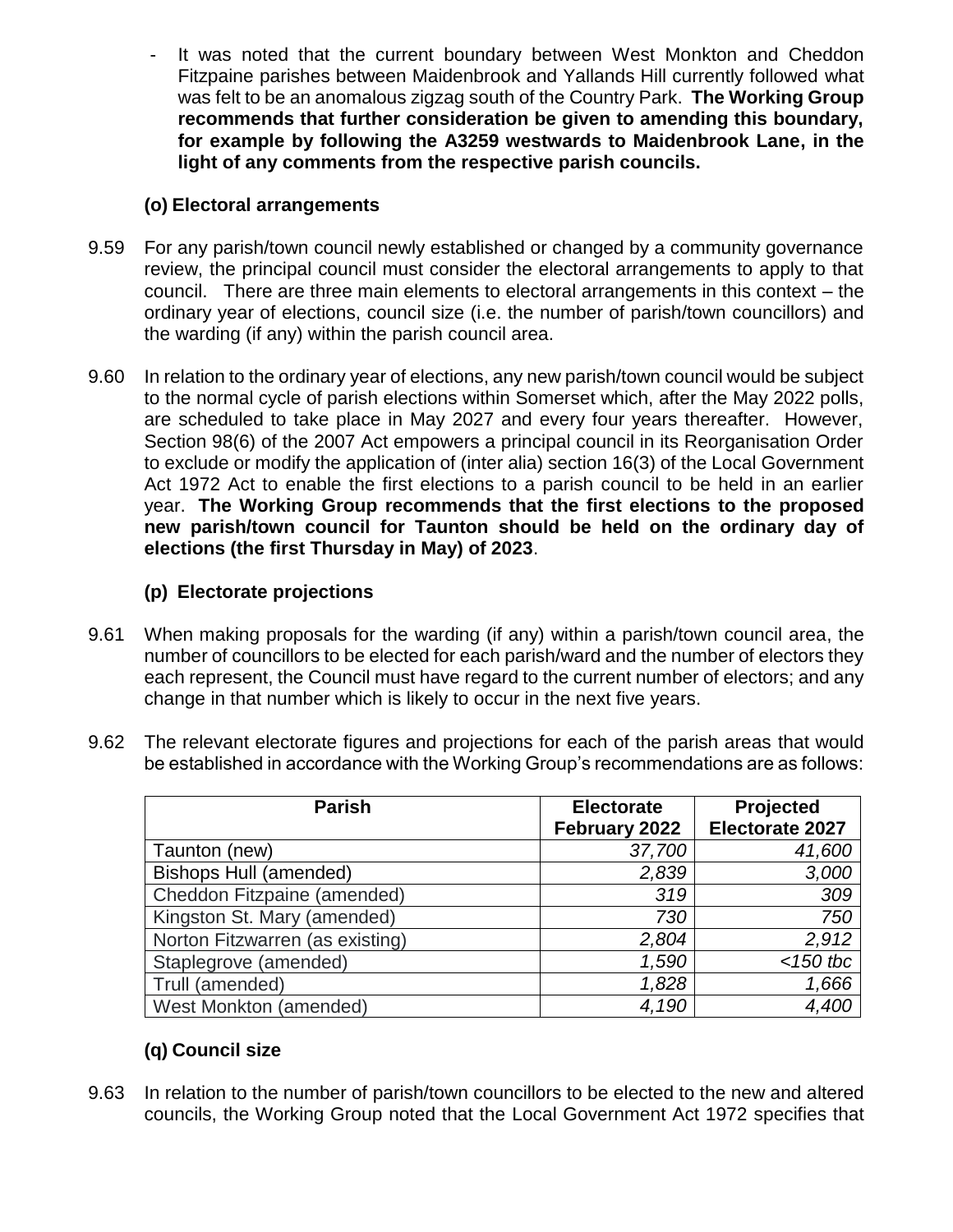each parish council must have at least five councillors. There is no maximum number, no requirement in legislation that the number of councillors should be proportional to electorate size and no legislative guidance on the ideal number of parish councillors.

- 9.64 In considering the issue of council size, the statutory guidance states that the LGBCE is of the view that "each area should be considered on its own merits, having regard to its population, geography and the pattern of communities. Nevertheless, having regard to the current powers of parish councils, [the principal council] should consider the broad pattern of existing council sizes. This pattern appears to have stood the test of time and, in the absence of evidence to the contrary, to have provided for effective and convenient local government. Principal councils should also bear in mind that the conduct of parish council business does not usually require a large body of councillors. […]"
- 9.65 The statutory guidance goes on to state: "In addition, historically many parish councils, particularly smaller ones, have found difficulty in attracting sufficient candidates to stand for election. This has led to uncontested elections and/or a need to co-opt members in order to fill vacancies. However, a parish council's budget and planned or actual level of service provision may also be important factors in reaching conclusions on council size."
- 9.66 It should be noted that in relation to any existing and continuing parish council whose area is reduced, any proposed change to the number of parish councillors would take effect from the next ordinary elections, i.e. May 2027, as the Local Government (Parishes and Parish Councils) Regulations 2008 provide that "any person in office immediately before the order date as a parish councillor for an area which is altered by the order ("an altered area") shall, unless he resigns his office or it otherwise becomes vacant, continue as parish councillor for the area as so altered until the date on which he would ordinarily have retired had the order not been made" (para 10).
- 9.67 Although there is no statutory guidance on the number of parish councillors to be allocated, the National Association of Local Councils (NALC) has published recommendations on the matter. NALC Circular 1126 (1988) recommends that a council of no more than the legal minimum of five members is inconveniently small and it considered that the practical minimum should be seven. The NALC recommended the following allocations for parishes of different size electorates:

| <b>Electors</b> | <b>Councillors</b> | <b>Electors</b> | <b>Councillors</b> | <b>Electors</b> | <b>Councillors</b> |
|-----------------|--------------------|-----------------|--------------------|-----------------|--------------------|
| Up to 900       |                    | $4,401 -$       | 13                 | $11,901 -$      | 19                 |
|                 |                    | 5,400           |                    | 13,500          |                    |
| $901 -$         | 8                  | $5,401 -$       | 14                 | $13,501 -$      | 20                 |
| 1,400           |                    | 6,500           |                    | 15,200          |                    |
| $1,401 -$       | 9                  | $6,501 -$       | 15                 | $15,201 -$      | 21                 |
| 2,000           |                    | 7,700           |                    | 17,000          |                    |
| $2,001 -$       | 10                 | $7,701 -$       | 16                 | $17,001 -$      | 22                 |
| 2,700           |                    | 9,000           |                    | 18,900          |                    |
| $2,701 -$       | 11                 | $9,001 -$       | 17                 | $18,901 -$      | 23                 |
| 3,500           |                    | 10,400          |                    | 20,900          |                    |
| $3,501 -$       | 12 <sup>2</sup>    | $10,401 -$      | 18                 | $20,901 -$      | 24                 |
| 4,400           |                    | 11,900          |                    | 23,000          |                    |
|                 |                    |                 |                    | Over            | 25                 |
|                 |                    |                 |                    | 23,000          |                    |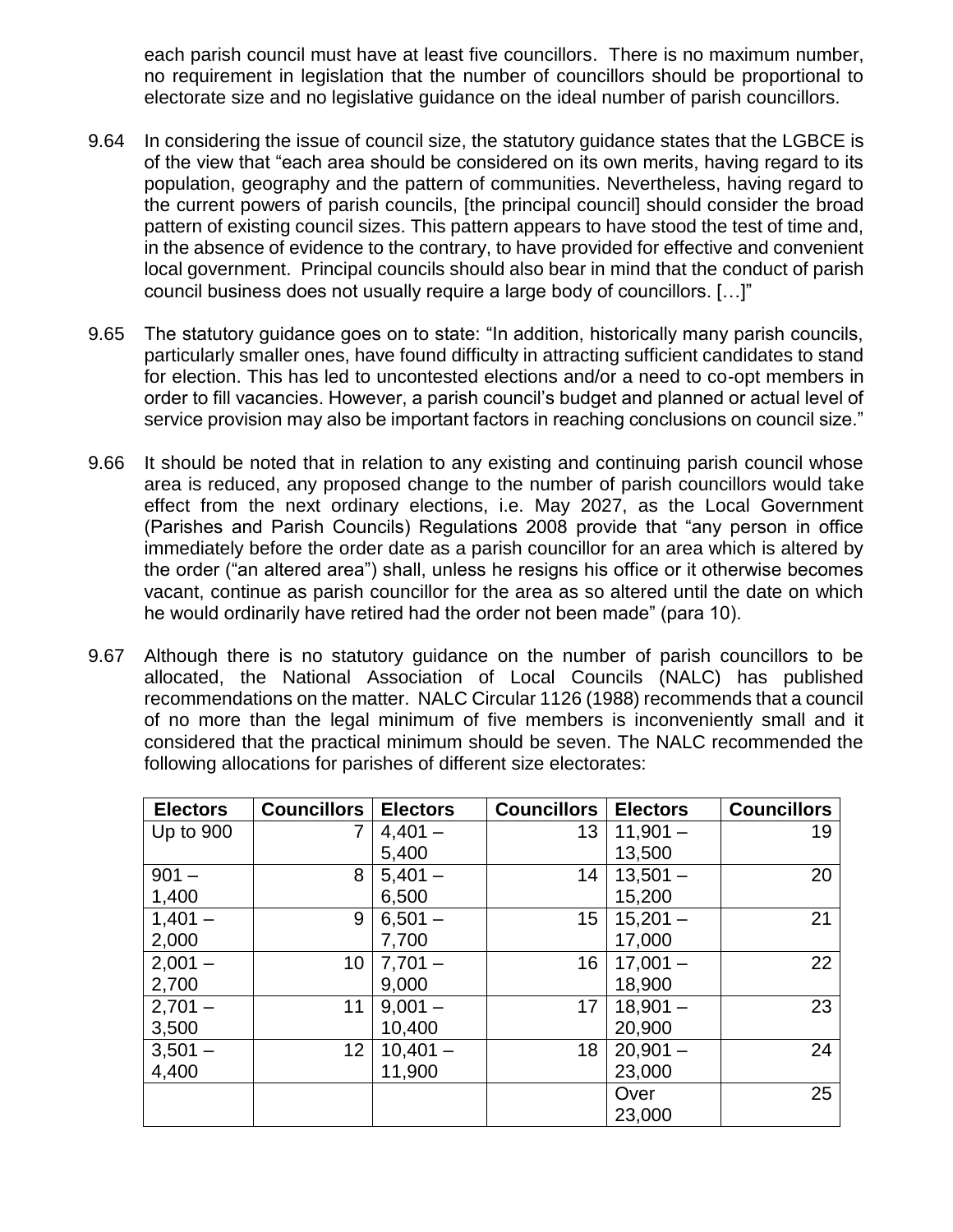9.68 The Aston Business School also conducted research that was published in 1992 which showed the then levels of representation as follows:

| <b>Electors</b>  | <b>Councillors</b> | <b>Electors</b>           | <b>Councillors</b> |
|------------------|--------------------|---------------------------|--------------------|
| Up to $500$      |                    | $5-8$   10,001 $-$ 20,000 | $13 - 27$          |
| $501 - 2,500$    |                    | 6-12   Over 20,000        | $13 - 31$          |
| $2,501 - 10,000$ | $9 - 16$           |                           |                    |

- 9.69 On the basis of the information above **the Working Group considers that if its recommendations for the boundary of the new Taunton Parish are agreed, the town/parish council established to serve that parish should have a council size of at least 20 councillors, with the final number to be determined in the context of the proposals to be developed in connection with warding arrangements within the new parish**.
- 9.70 **In relation to the other continuing parishes within the area under review, the Working Group does not consider that any change in council size is required**. Although the proposals would see the electorate of Cheddon Fitzpaine Parish reduced substantially, that Parish Council currently has six councillors which is only one more than the statutory minimum.

## **(r) Warding arrangements**

- 9.71 Regarding whether a parish should be or should continue to be divided into wards, the 2007 Act requires the Council to consider:
	- a) Whether the number, or distribution of the local government electors for the parish would make a single election of councillors impracticable or inconvenient; and
	- b) Whether it is desirable that any area or areas of the parish should be separately represented.
- 9.72 In relation to the proposed new Taunton Parish the Working Group considered that, subject to consideration in the second stage of consultation, the size of the parish area and electorate, the number of parish councillors likely to be required to serve that electorate and the distinct character of communities in the different parts of Taunton meant that a single election for the whole parish would be impracticable and undesirable.
- 9.73 Therefore, **the Working Group recommends that the proposed new Taunton Parish should be warded and that draft proposals for the warding arrangements, and those of any other warded parishes in the area under review, be developed for inclusion in the second stage of consultation**.

## **10 The next stages of the review**

10.1 Once the Council has agreed the draft recommendations of the community governance review, these will be subject to a further period of public consultation. The responses to this second stage consultation will be considered by the Community Governance Review Working Group and the Council before any decisions are made on whether or not to confirm the draft recommendations, either as drafted or amended in the light of the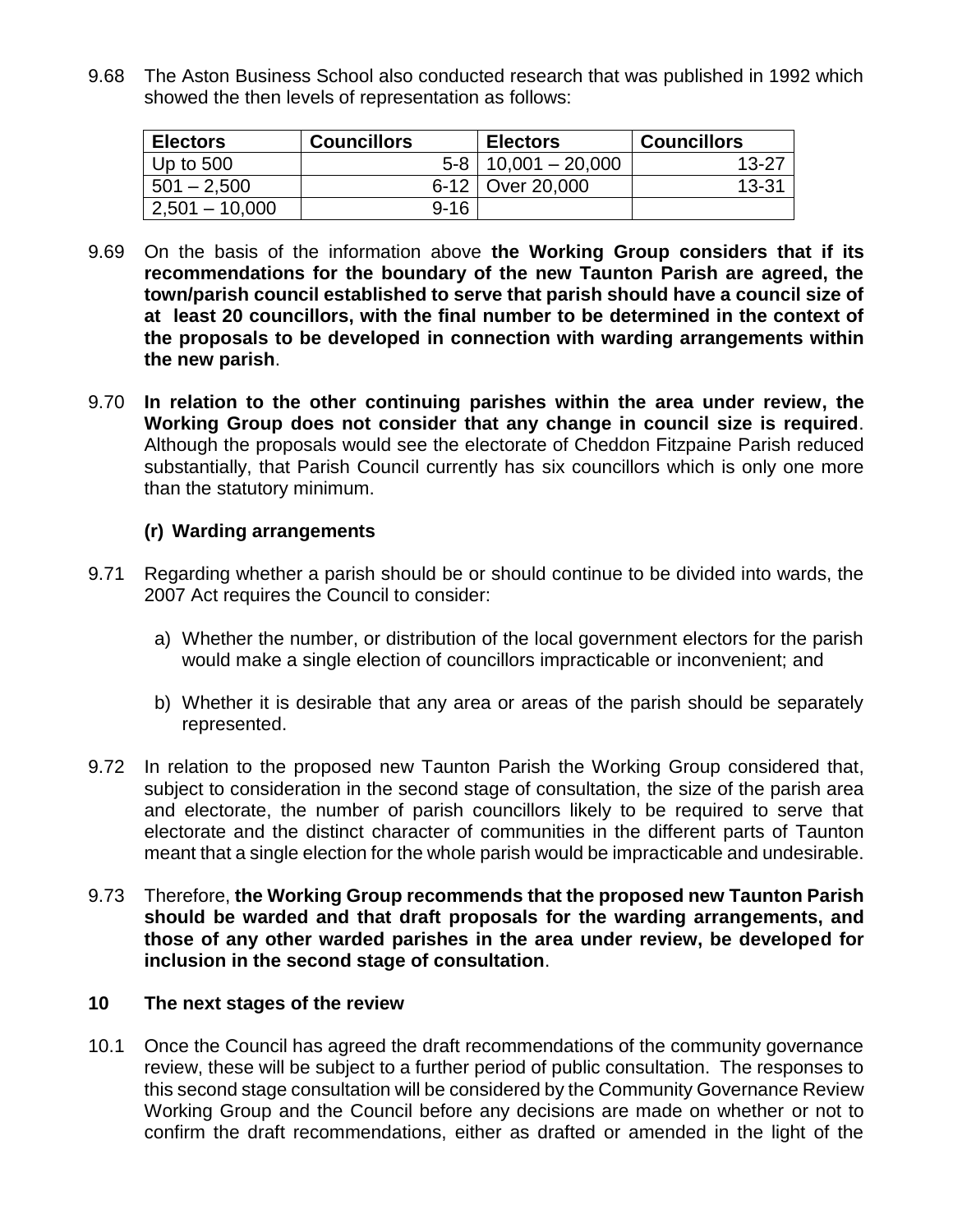consultation.

- 10.2 If the Council chooses to accept the final recommendations of the Review, concluded after public consultation, and if those recommendations include changes to governance arrangements, then it must make a reorganisation order and publish this together with the reasons for the changes, making maps available for public inspection,
- 10.3 Further to the draft recommendations set out in this report, there are a number of other matters that will need to be determined prior to the making of any reorganisation order. Decisions on these matters are not required at the current meeting but further consideration is proposed as follows:

## **(a) Further matters for consideration by the Working Group prior to the launch of the second stage consultation:**

- Detailed draft recommendations for the warding arrangements of the proposed new Taunton Parish and those of any other warded parishes in the area under review;
- Indicative information on the services that could be provided by a new Taunton Town/Parish Council in its first year of operation and the precept required to fund these – this will require liaison with the new Somerset Council as part of the ongoing local government reorganisation process; and
- The constitution of the Community Governance Review Working Group going forward, in particular to ensure engagement of those councillors elected to the new Somerset Council in May 2022 whose divisions include any part of the area under review.

## **(b) Further matters to be resolved prior to the adoption of any reorganisation order:**

- Any assets to be transferred to the new Taunton Parish/Town Council on vesting day from SWTC, Somerset Council or other parishes, and the maximum budget and precept figure for the council in its first year of operation (2023/24);
- The communications campaign required to inform those residents affected of the outcomes of the community governance review;
- Consequential and transitional arrangements including recommendations as to persons to serve as temporary parish/town councillors for Taunton from the proposed vesting day on 1 April 2023 until the first elections to the new council on 4 May 2023.
- 10.4 The Working Group has also sought further information on the effect of any changes to parish boundaries on the allocation of Community Infrastructure Levy (CIL) funds. Although not a material consideration in the development of the review recommendations, it is felt that respondents to the second stage consultation may wish to be aware of this and officers are therefore seeking legal advice on the matter.

## **11 Proposed timetable for the remainder of the review**

11.1 The indicative timetable for the review agreed following the October 2021 Council meeting envisaged the second stage consultation starting on 14 February 2022 and concluding on 25 March 2022, with the final recommendations being agreed at a Council meeting in April or May 2022. This timetable reflected the desirability of completing the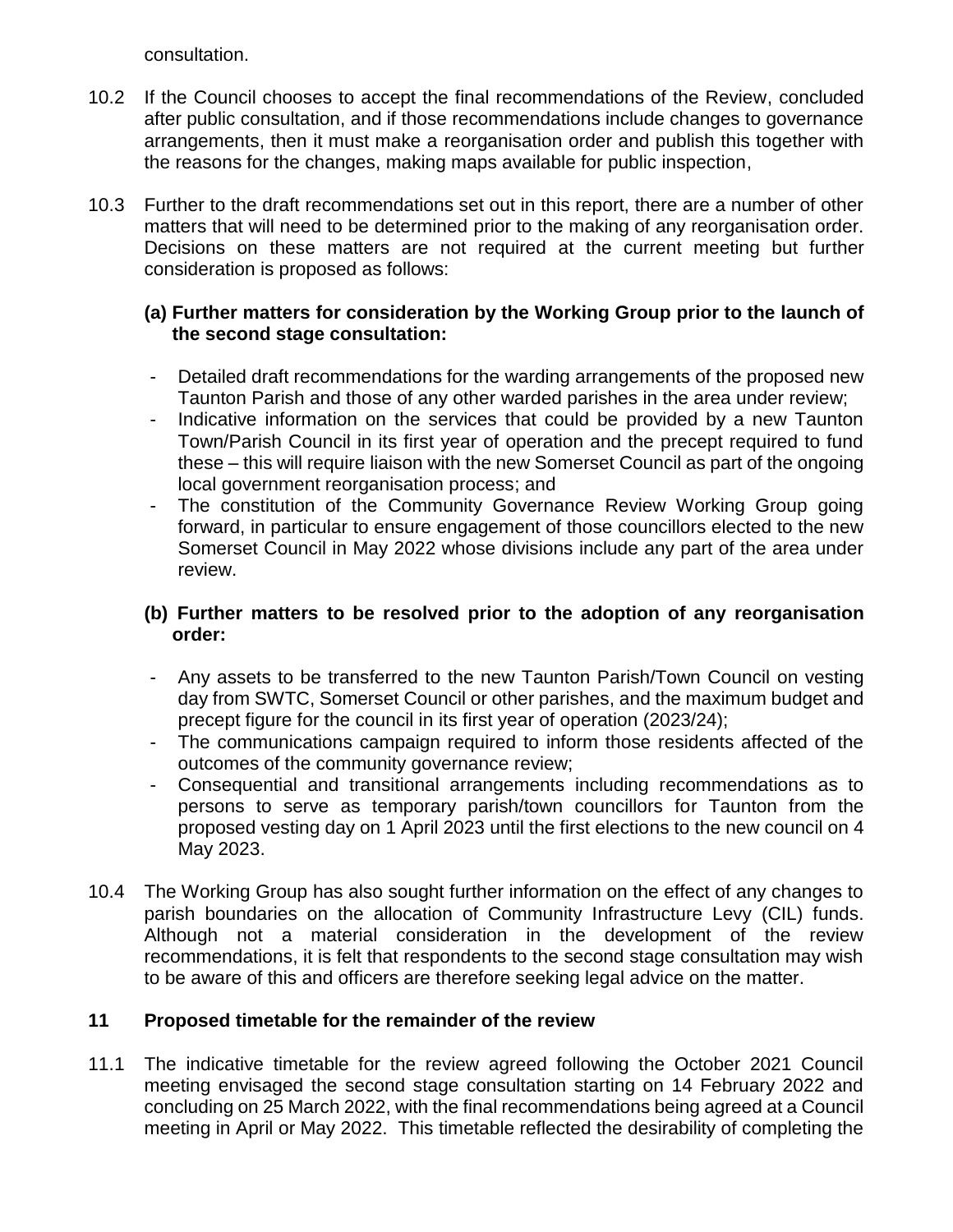review without delay in order to avoid any clash with a possible boundary review of the new Somerset Council ahead of elections to that authority in May 2023.

- 11.2 Since that time however there have been a number of developments. Firstly the draft Structural Change Order shared by the Secretary of State states that the first elections to the new Somerset Council will be held on 5 May 2022 and that the parish elections in Somerset due in May 2023 will also be brought forward to that date, for Councils currently in existence (new authorities of which this proposal, if given effect it will be, will still be able to proceed with elections in 2023). Secondly the LGBCE has confirmed that it is not proposing to undertake a boundary review of the new authority prior to May 2023. Finally, the Returning Officer is proposing that the Notice of Election for the 5 May 2022 polls will be published on 21 March 2022, meaning that the pre-election period (sometimes known as 'purdah'), during which particular restrictions apply to material that the Council may publish, will also start on that date.
- 11.3 In order to avoid any risks arising from the second stage consultation running into the pre-election period whilst still allowing that consultation to extend for a sufficient period to allow all interested parties to have their say, it is proposed that the timetable for the remainder of the review should be amended as follows. This will still enable the review to be completed within 12 months of its commencement in accordance with the guidance and allow the outcomes of the review to be reflected in the revised register of electors on 1 December 2022 and taken into account in the council tax base calculations for the financial year 2023/24.

| Council meeting to agree draft recommendations of the review<br>for publication                                                                                                                                                                                                                                    | 3 March 2022     |
|--------------------------------------------------------------------------------------------------------------------------------------------------------------------------------------------------------------------------------------------------------------------------------------------------------------------|------------------|
| Working Group & Council meeting (if necessary) to consider the<br>matters at 10.3 (a) above and agree the final content and<br>arrangements for the second stage consultation                                                                                                                                      | April/May 2022   |
| Launch of second stage consultation                                                                                                                                                                                                                                                                                | <b>June 2022</b> |
| Conclusion of second stage consultation                                                                                                                                                                                                                                                                            | <b>July 2022</b> |
| Working Group meeting to consider responses to second stage<br>consultation and make recommendations to the Council                                                                                                                                                                                                | August 2022      |
|                                                                                                                                                                                                                                                                                                                    |                  |
| Council to agree final recommendations of the community<br>governance review and consider any draft re-organisation order<br>and its approval process which gives effect to the<br>recommendations of the review (subject to the Statutory<br>transitional arrangements and decision making framework<br>therein.) | September 2022   |
| Approval and publication of re-organisation order                                                                                                                                                                                                                                                                  | October 2022     |

## **12 Consequential matters**

12.1 Where a reorganisation order includes significant changes to parish boundaries, the order may cover consequential matters that appear to the Council to be necessary or proper to give effect to the order. These may include the transfer and management or custody of property, the setting of precepts for new parishes, provision with respect to the transfer of any functions, property, rights and liabilities and/or provision for the transfer of staff, compensation for loss of office, pensions and other staffing matters. In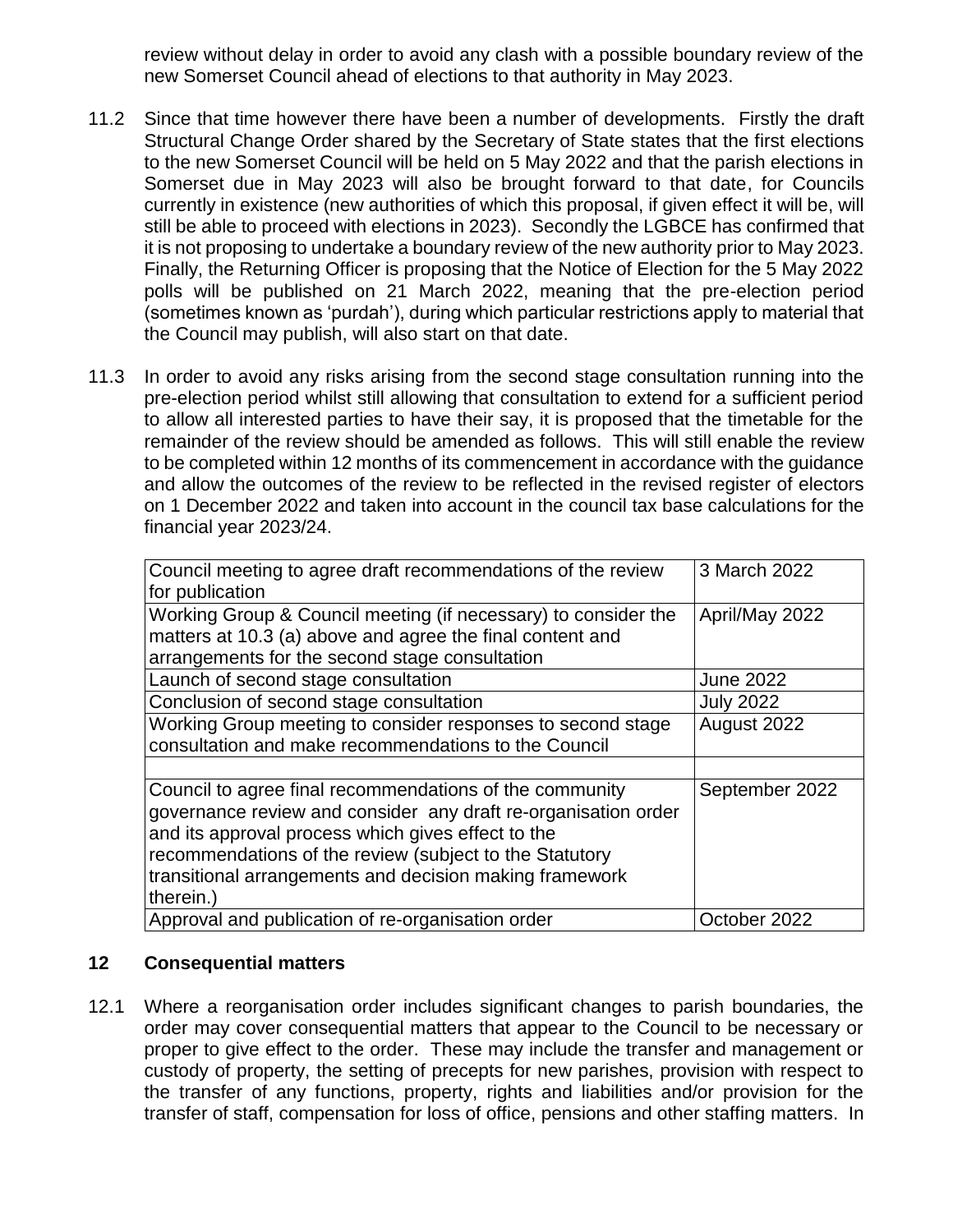these matters, the Council will be guided by relevant regulations issued under the 2007 Act, by any ongoing discussions regarding devolution with the new Somerset Council and by the views of local residents.

12.2 In this regard, the first stage consultation included the following question: "Do you think town or parish council(s) should consider delivering some local services that are currently provided by Somerset West and Taunton Council and for these to be paid for by the town council precept?" 51.74% of respondents answered 'yes' to this question and 42.79% 'no', with 5.47% not answering.

## **13 Links to Corporate Strategy**

13.1 This is a key project for 2021 within the Internal Operations Directorate Plan and links to the Corporate Strategy.

## **14 Finance / Resource Implications**

- 14.1 In the Full Council meeting on 19th October 2021 it was agreed to adopt option 2c which was *'To commence a Community Governance Review of the Unparished Area of Taunton and the adjoining Parish areas with the intention to implement a town council for all or part of that area'* as determined in paragraphs a) to e) of the minutes.
- 14.2 In the report of 19th October, the costs related to Option 2b were estimated will require additional resource for a further widening of the consultation process and it is estimated that the total costs would be up to £50,000. It is estimated the costs of Option 2c are similar.
- 14.3 These costs are currently being met from within the Internal Operations budget.
- 14.4 It should also be noted that should a stand-alone election be required in May 2023 this is estimated at being £13,500.
- 14.5 The revision of the boundaries will require the Civica billing system be updated, as the most efficient implementation. The purchase and implementation of a bulk parish change module is estimated to cost £35,000 (plus existing staff time), plus an £5k annual licence fee going forward.
- 14.6 Other costs envisaged include additional temporary Geographical Information System and Customer Services staff resources to cover peak workload totalling £22,000.

|                                          | 2021/22 | 2022/23 | 2023/24 | Total   |
|------------------------------------------|---------|---------|---------|---------|
|                                          | £       |         |         | £       |
| <b>Resources for Consultation</b>        | 22,200  | 27,800  |         | 50,000  |
| Software Upgrade                         |         | 35,000  |         | 35,000  |
| Software Maintenance                     |         | 5,000   | 5,000   | 10,000  |
| <b>GIS Support uplift</b>                |         | 16,000  |         | 16,000  |
| <b>Customer Services capacity uplift</b> |         | 6,000   |         | 6,000   |
| <b>Election Costs</b>                    |         |         | 13,500  | 13,500  |
| <b>Totals</b>                            | 22,200  | 89,900  | 18,500  | 130,500 |

Summary of Initial Estimated Costs of Implementation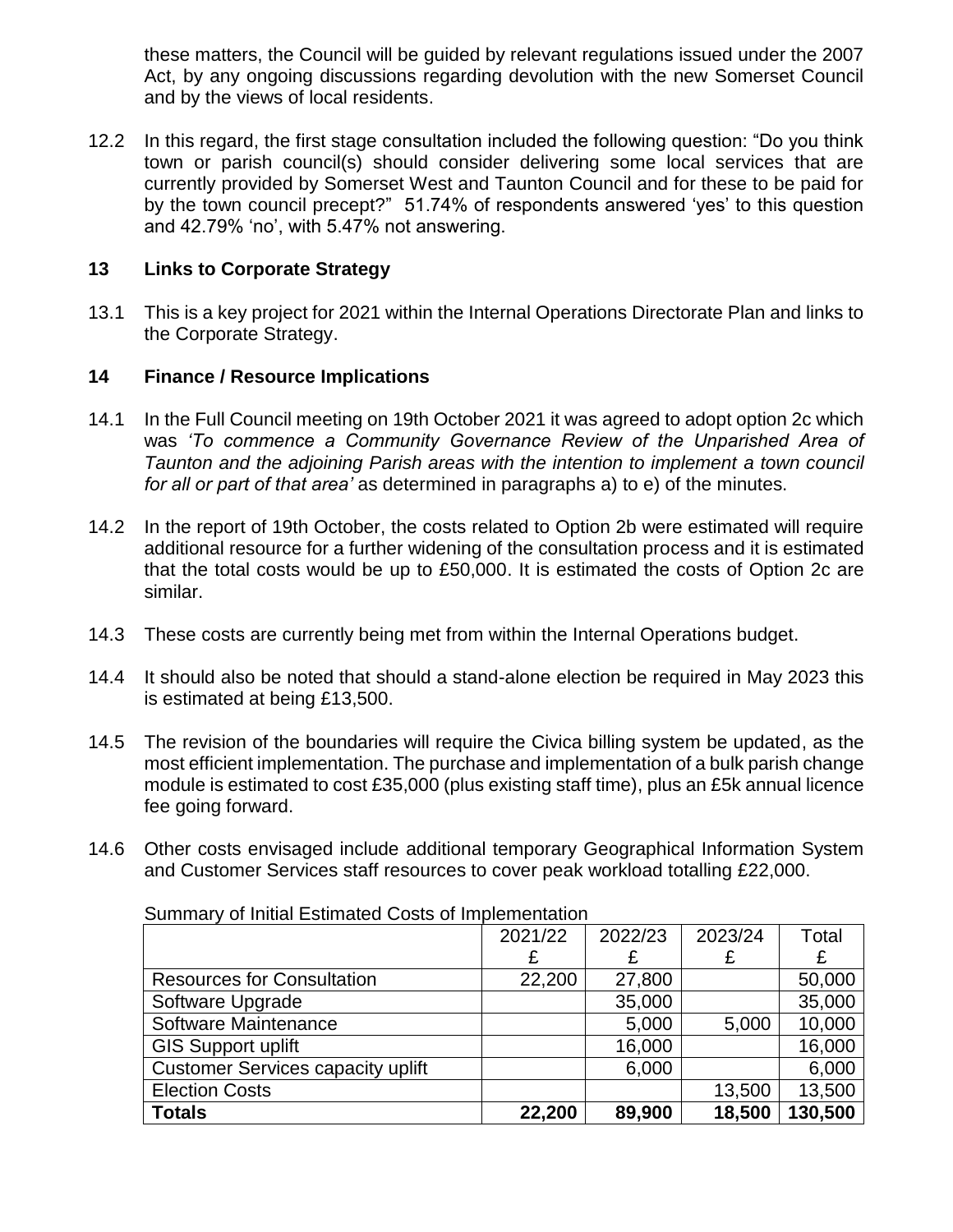14.7 Costs of up to £50,000 are planned to be covered from within the 2021/22 and 2022/23 Internal Operations Budget. An additional £62,000 is required in 2022/23, which officers plan to manage within existing budget but may need the Director of Internal Operations to exercise delegated authority for a small allocation from General Reserves if necessary.

## **Precept and Budget Setting**

- 14.8 The regulatory framework for setting the first year budget and precept for a new town council was set out on the previous report to members at the Special Council meeting on 19<sup>th</sup> October 2021.
- 14.9 The potential level of expenditure for a new town council will be affected by the area and population it serves therefore a key dependency in the costing work involved is the agreement of the boundaries. It will also need to take into account the transfer of any services from SWTC to the town council plus any services currently provided by existing parish councils in the areas that may be affected by the outcome of this Governance Review.
- 14.10 It will be important to provide the public with an indication of costs as part of the next phase of consultation. Preparation for this will be aided by the resolution of Council in relation to this report.
- 14.11 Legislation requires that the following will transfer to a new town council:
	- allotments
	- all property, rights and liabilities of the Charter Trustees
- 14.12 Officers will continue to work with the members of the Working Group in the coming weeks to develop an indicative range of budget and precept that may be determined for a new town council, so that this can be included in the second stage consultation.
- 14.13 Councillors will need to determine at future meetings what assets, rights and liabilities are proposed to transfer to the new Taunton Town Council, and what the intended operational arrangements are. These may include, but are not limited to:
	- a) Setting the precept for the 2023/24 financial year.
	- b) Determine, in consultation with the new unitary authority, if any additional services and assets, rights and liabilities will transfer to the town council.
	- *c)* Defining the process by which the assets, liabilities, and services are identified.
- 14.14 Final decisions on the Budget and Precept for 2023/24 would need to be made and included in the Reorganisation Order at the Council meeting in October 2022.

## **Background Information – Current Precepts**

|                                 | 2022/23 Tax  | 2022/23 | 2022/23            |
|---------------------------------|--------------|---------|--------------------|
|                                 | Base (Band D | Precept | <b>Band D Rate</b> |
|                                 | Equivalents) |         |                    |
| Taunton Unparished Area Special | 15,255.85    | 29,093  | 1.93               |
| <b>Expenses raised by SWTC</b>  |              |         |                    |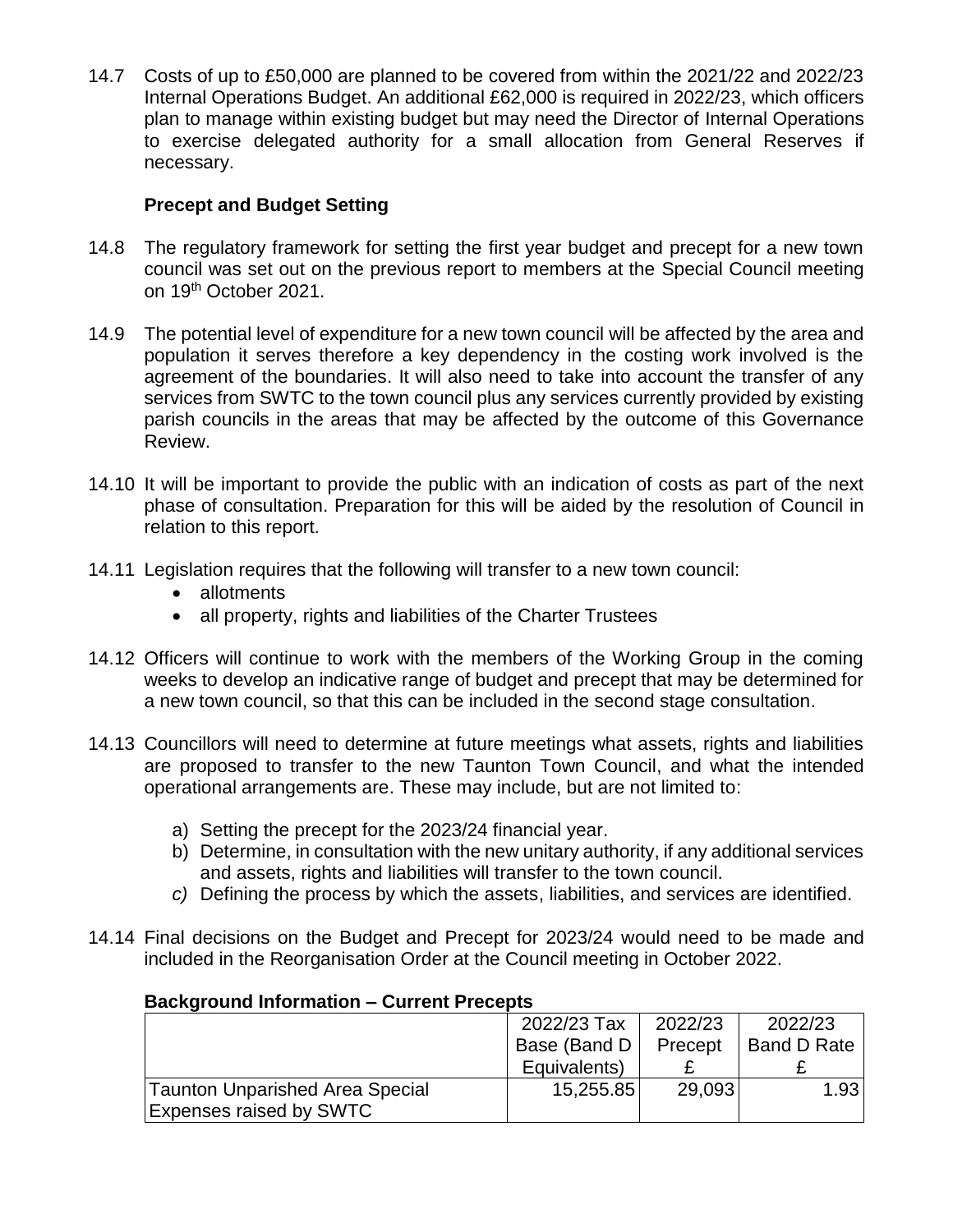|                                      | 2022/23 Tax  | 2022/23 | 2022/23            |
|--------------------------------------|--------------|---------|--------------------|
|                                      | Base (Band D | Precept | <b>Band D Rate</b> |
|                                      | Equivalents) | £       | £                  |
| <b>Taunton Charter Trustees</b>      | 15,255.85    | 58,722  | 3.85               |
| Total 'parish' council tax currently | 15,255.85    | 87,815  | 5.78               |
| raised in the unparished area        |              |         |                    |
|                                      |              |         |                    |
| Parishes Considered within the       |              |         |                    |
| <b>Community Governance Review:</b>  |              |         |                    |
| <b>Bishops Hull</b>                  | 1,213.94     | 35,400  | 29.16              |
| <b>Cheddon Fitzpaine</b>             | 909.06       | 37,247  | 40.97              |
| Comeytrowe                           | 1,990.73     | 24,000  | 12.06              |
| Kingston St Mary                     | 431.98       | 12,385  | 28.67              |
| Staplegrove                          | 788.77       | 12,910  | 16.37              |
| Trull                                | 1,087.58     | 31,000  | 28.50              |
| <b>West Monkton</b>                  | 2,126.44     | 64,517  | 30.34              |
|                                      |              |         |                    |
| <b>Selected other Town Councils:</b> |              |         |                    |
| Minehead                             | 4,238.04     | 753,261 | 177.74             |
| Watchet                              | 1,236.03     | 192,980 | 156.13             |
| Wellington                           | 5,376.16     | 413,677 | 76.95              |

## **15 Legal Implications**

- 15.1 The Community Governance Review is being conducted in accordance with the provisions of the Local Government and Public Involvement in Health Act 2007 and statutory guidance issued in 2010 by the Secretary of State for Communities and Local Government (DCLG) and the Local Government Boundary Commission for England (LGBCE).
- 15.2 The processes associated with undertaking a Community Governance Review are prescribed by the above statute and guidance. The relevant legal provisions and implications are set out in the body of the report.

## **16 Partnership Implications**

16.1 Appropriate consultation has taken place with local councils and others as part of the community governance review process as set out in the Communications and Consultation Plan and this will continue. Discussions with the Local Government Boundary Commission for England and Somerset County Council have taken place since July 2021.

## **17 Health and Wellbeing Implications**

17.1 Effective and convenient community governance arrangements can contribute to the promotion of improved health and wellbeing for communities.

## **18 Asset Management Implications**

18.1 The Council report in September 2022 and any draft reorganisation order presented for